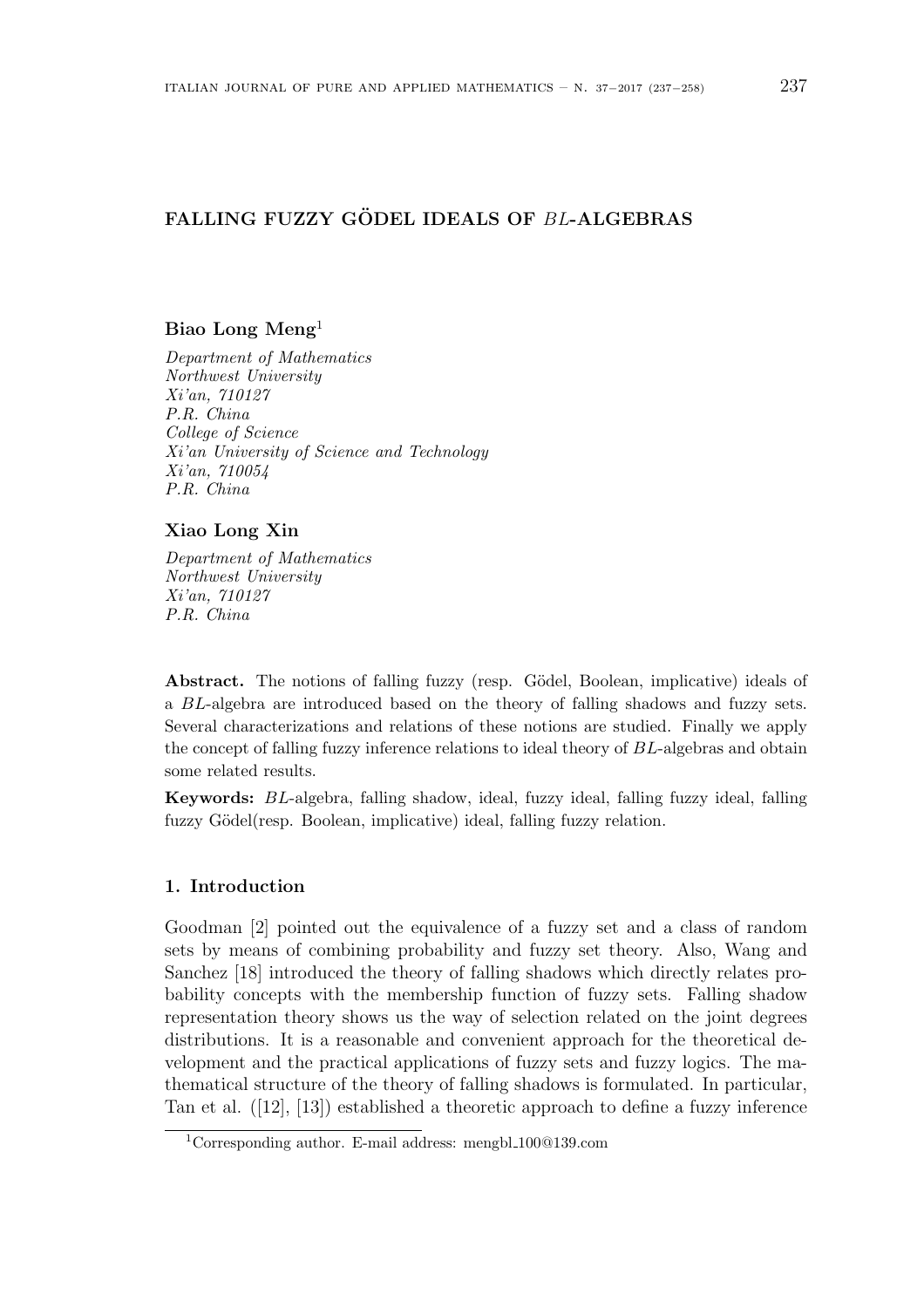relation and fuzzy set operation based on the theory of falling shadows. Yuan et al. [19] considered a fuzzy subgroup (resp. subring, ideal) as the falling shadow of a cloud of the subgroups (resp. subring, ideal). Recently, Jun et al. ([5], [6]) considered the notions of falling fuzzy (resp. positive implicative, commutative, implicative) ideals of *BCK*-algebras. Zhan et al. [21] applied the falling shadow theory to filter theory of *BL*-algebras.

The notion of BL-algebra was initiated by Hajek [3] in order to provide an algebraic proof of the completeness theorem of Basic Logic (*BL*, in short). Soon after Cignoli et al. [1] proved that Hájek's logic really is the logic of continuous *t*-norms as conjectured by H<sub>ajek</sub>. One important aspect of *BL*-algebras is its filter theory. Researchers started a systematic study of *BL*-algebras with filter theory ([4], [10], [14], [15]). Another important aspect of *BL*-algebras is ideal theory, which was introduced by Hájek [3]. Some properties of ideals were investigated by ([8],[11]). Fuzzy ideal theory in *BL*-algebras were studied by Zhang et al. [22] and Meng et al. [9]. The notions of fuzzy prime ideals, fuzzy irreducible ideals, fuzzy Gödel ideals and fuzzy Boolean ideals were introduced. Several relations among these ideals were discussed. In the present paper we introduce the notions of falling fuzzy (resp. G¨odel, Boolean, implicative) ideals of a *BL*-algebra based on the theory of falling shadows and fuzzy sets, and study several characterizations and relations of these notions. Finally we apply the concept of falling fuzzy inference relations to *BL*-algebras and obtain some related results.

### **2. Preliminaries**

Let us recall some definitions and results on *BL*-algebras.

**Definition 2.1.** [3] An algebra  $(A; \wedge, \vee, *, \rightarrow, 0, 1)$  of type  $(2, 2, 2, 2, 0, 0)$  is called a *BL*-algebra if it satisfies the following conditions:

- (BL1)  $(A; \wedge, \vee, 0, 1)$  is a bounded lattice,
- (BL2) (*A*; *∗,* 1) is a commutative monoid,
- (BL3)  $x * z \leq y$  if and only if  $z \leq x \rightarrow y$  (residuation),
- (BL4)  $x \wedge y = x * (x \rightarrow y)$ , thus  $x * (x \rightarrow y) = y * (y \rightarrow x)$  (divisibility),
- (BL5)  $(x \rightarrow y) \vee (y \rightarrow x) = 1$  (prelinearity).

Throughout this paper, *A* means a *BL*-algebra without mentioned otherwise. In the sequel, we agree the operations *∗, ∨, ∧* have priority towards the operation *→*.

**Proposition 2.2.** ([3],[8],[10],[14]) *For all*  $x, y, z \in A$ *, the following are valid:* 

- $(1)$   $x * (x \rightarrow y) \leq y$ ,
- $(2)$   $x \leq y \rightarrow (x * y),$
- (3)  $x \leq y$  if and only if  $x \to y = 1$ ,
- (4)  $x \rightarrow (y \rightarrow z) = (x * y) \rightarrow z = y \rightarrow (x \rightarrow z),$
- (5)  $x \leq y$  implies  $z \to x \leq z \to y$ ,  $y \to z \leq x \to z$ ,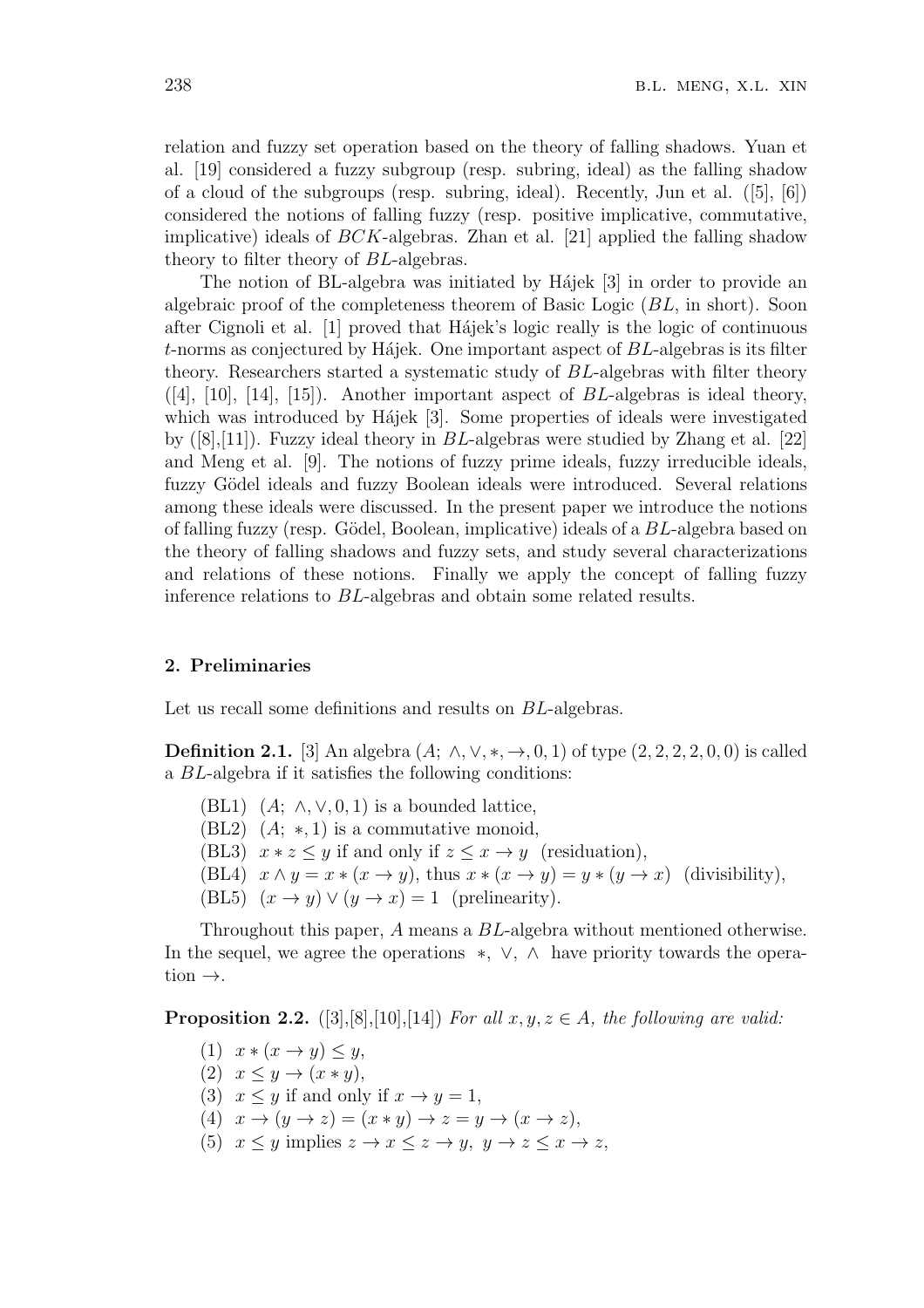(6)  $y \leq (y \rightarrow x) \rightarrow x$ , (7)  $(x \rightarrow y) * (y \rightarrow z) \leq x \rightarrow z$ , (8)  $y \to x \leq (z \to y) \to (z \to x),$ (9)  $x \to y \leq (y \to z) \to (x \to z),$  $(10)$   $x \lor y = ((x \rightarrow y) \rightarrow y) \land ((y \rightarrow x) \rightarrow x),$  $(11)$   $x \leq y$  implies  $y^- \leq x^-$ ,  $(12)$   $1 \rightarrow x = x, x \rightarrow x = 1, x \rightarrow 1 = 1,$ (13)  $x \leq y \to x$ , or equivalently,  $x \to (y \to x) = 1$ ,  $(14)$   $((x \rightarrow y) \rightarrow y) \rightarrow y = x \rightarrow y$ ,  $(15)$  1<sup>-</sup> = 0, 0<sup>-</sup> = 1, 1<sup>--</sup> = 1, 0<sup>--</sup> = 0, (16)  $x \to (y \lor z) = (x \to y) \lor (x \to z), x \to (y \land z) = (x \to y) \land (x \to z),$ (17)  $(x \vee y) \rightarrow z = (x \rightarrow z) \wedge (y \rightarrow z), (x \wedge y) \rightarrow z = (x \rightarrow z) \vee (y \rightarrow z),$ (18)  $(x \vee y)^{-} = x^{-} \wedge y^{-}, \quad (x \wedge y)^{-} = x^{-} \vee y^{-},$  $(19)$   $x \rightarrow y \leq x * z \rightarrow y * z$ , (20)  $x \to y \leq x \land z \to y \land z, x \to y \leq x \lor z \to y \lor z$ ,  $(21)$   $(x \to y^-)^{--} = x \to y^-,$  $(22)$   $x * x^- = 0$ , (23)  $x * (y \vee z) = (x * y) \vee (x * z), x * (y \wedge z) = (x * y) \wedge (x * z).$ *where*  $x^- = x \to 0$ *.* 

**Definition 2.3.**[3] A nonempty subset *I* of *A* is said to be an ideal of *A* if it satisfies:

(11) 
$$
0 \in I
$$
,  
(12)  $x \in I$  and  $(x^- \to y^-)^- \in I$  implies  $y \in I$  for all  $x, y \in A$ .

**Proposition 2.4.** [8] *Let I be an ideal of A. Then for any*  $x \in A$ ,  $x \in I$  *if and only if*  $x^{-−}$  ∈ *I.* 

**Definition 2.5.** [20] A fuzzy set in *X* is a mapping  $\mu: X \rightarrow [0, 1]$ *.* 

Let  $\mu$  be a fuzzy set in  $X, t \in [0, 1]$ , the set  $\mu_t = \{x \in X \mid \mu(x) \geq t\}$  is called a level subset of *µ*.

By  $\mu \leq \nu$  we mean that  $\mu(x) \leq \nu(x)$  for all  $x \in X$ .

**Definition 2.6.** [22] A fuzzy set  $\mu$  in *A* is called a fuzzy ideal of *A*, if for all  $x, y ∈ A$ ,

 $(\text{FI1})$   $\mu(0) \geq \mu(x),$  $(\text{FI2})$   $\mu(y) \geq \mu(x) \land \mu((x^{-} \rightarrow y^{-})^{-}).$ 

**Proposition 2.7.** [22] *Let*  $\mu$  *be a fuzzy set in A. Then*  $\mu$  *is a fuzzy ideal of A if and only if, for any*  $t \in [0, 1]$ *,*  $\mu_t$  *is either empty or an ideal of A.* 

In what follows we display the basic theory of falling shadows $([12],[13],[17])$ . Given a universe of discourse *U* and  $\mathscr{P}(U)$  be the power set of *U*. For each  $u \in U$  and  $E \in \mathscr{P}(U)$ , denote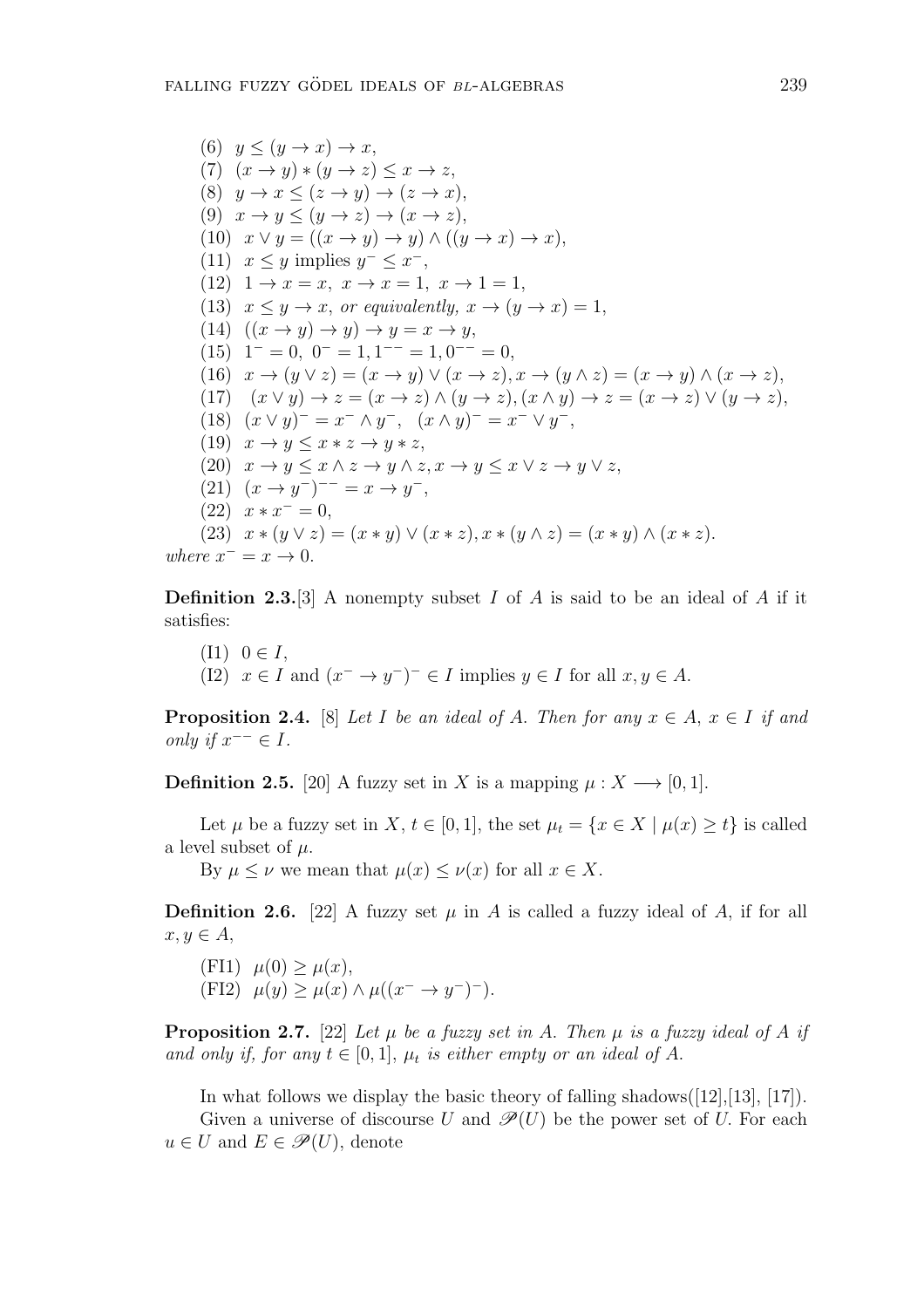$(iFS1)$   $\dot{u} := \{ E \in \mathscr{P}(U) \mid u \in E \};$  $(FS2)$   $\dot{E} := \{ \dot{u} \mid u \in E \}.$ 

An ordered pair  $(\mathscr{P}(U), \mathscr{B})$  is called a hyper measurable structure if  $\mathscr{B}$  is a  $\sigma$ -field in  $\mathscr{P}(U)$  and  $U \subseteq \mathscr{B}$ .

Let  $(\Omega, \mathscr{A}, P)$  be a probability space and  $(\mathscr{P}(U), \mathscr{B})$  be a hyper measurable structure. Suppose that a mapping  $\xi : \Omega \to \mathscr{P}(U)$  satisfies, for any  $C \in \mathscr{B}$ , the set  $\xi^{-1}(C) = \{ \omega \in \Omega \mid \xi(\omega) \in C \} \in \mathcal{A}$ . Then  $\xi$  is called a random set on *U*.

Suppose that  $\xi$  is a random set on  $U$ . Let

$$
\tilde{H}(u) := P(\{\omega \in \Omega \mid u \in \xi(\omega)\})
$$
 for each  $u \in U$ .

Then  $\tilde{H}$  is a kind of fuzzy set in *U*. We call  $\tilde{H}$  a falling shadow of the random set  $\xi$ , and  $\xi$  is a cloud of  $H$ .

For example,  $(\Omega, \mathscr{A}, P) = ([0, 1], \mathscr{A}, m)$ , where  $\mathscr{A}$  is a Borel field on [0, 1] and *m* the usual Lebesgue measure. Let  $\tilde{H}$  be a fuzzy set in *U* and  $\tilde{H}_t := \{u \in U \mid$  $H(u) \geq t$  be a *t*-cut of  $H$ . Then

$$
\xi : [0,1] \to \mathscr{P}(U), t \mapsto \tilde{H}_t.
$$

is a random set and  $\xi$  is a cloud of  $H$ . We shall call  $\xi$  defined above as the cut-cloud of  $H([2])$ .

### **3. Falling fuzzy ideals**

**Definition 3.1.** Let  $(\Omega, \mathscr{A}, P)$  be a probability space and  $\xi : \Omega \to \mathscr{P}(A)$  be a random set. If  $\xi(\omega)$  is an ideal of *A* for any  $\omega \in \Omega$ , then the falling shadow *H* of the random set *ξ* where

$$
\tilde{H}(x) = P(\{\omega \in \Omega \mid x \in \xi(\omega)\})
$$
 for each  $x \in A$ .

is called a falling fuzzy ideal of *A*.

Let  $(\Omega, \mathscr{A}, P)$  be a probability space and  $F(A) = \{f \mid f : \Omega \to A\}$ . Define two binary operations  $\otimes$  and  $\rightarrow$  on  $F(A)$  by  $(f \otimes g)(\omega) = f(\omega) * g(\omega)$  and  $(f \to g)(\omega) = f(\omega) \to g(\omega)$  for all  $\omega \in \Omega$  and for all  $f, g \in F(A)$ .

Let  $e, \theta \in F(A)$  be defined by  $e(\omega) = 1, \theta(\omega) = 0$  for all  $\omega \in \Omega$ . For short, denotes  $f^- := f \to \theta$ . Then it is easy to check that  $(F(A), \otimes, \to, \theta, e)$  is a *BL*algebra.

For any subset *B* of *A* and  $f \in F(A)$ , let  $B_f := \{ \omega \in \Omega \mid f(\omega) \in B \}$ ,

$$
\xi: \ \Omega \to \mathscr{P}(F(A)),
$$
  

$$
\omega \mapsto \{f \in F(A) \mid f(\omega) \in B\}.
$$

then  $B_f \in \mathscr{A}([21])$ .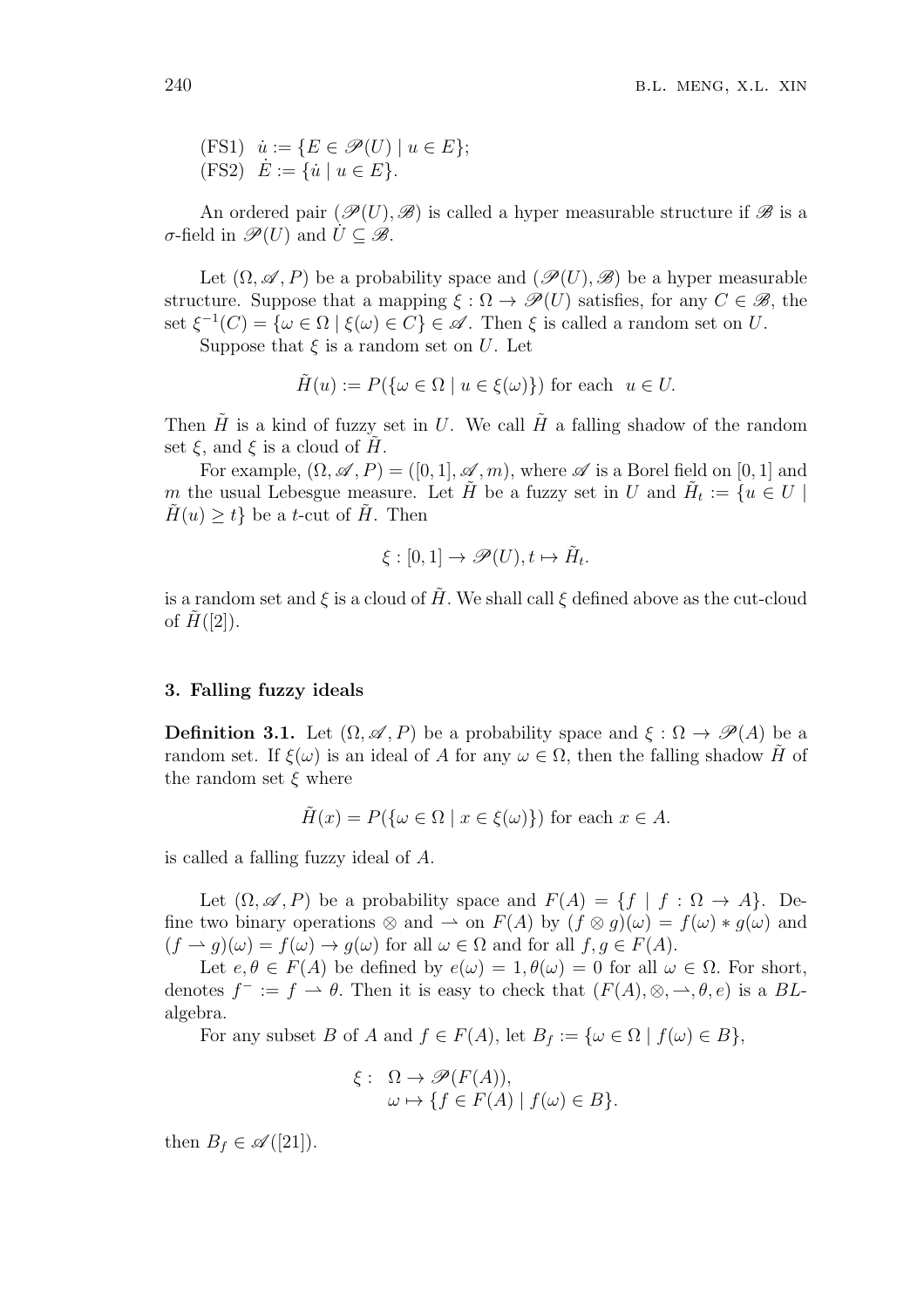**Theorem 3.2.** *If B is an ideal of A, then*  $\xi(\omega) = \{f \in F(A) \mid f(\omega) \in B\}$  *is an ideal of*  $F(A)$ .

**Proof.** Let *B* be an ideal of *A* and  $\omega \in \Omega$ . By  $\theta(\omega) = 0 \in B$  it follows that  $\theta \in \xi(\omega)$ . If  $(f^{-} \to g^{-})^{-} \in \xi(\omega)$  and  $f \in \xi(\omega)$  for any  $f, g \in F(A)$ , then  $((f(\omega))^{-} \rightarrow (g(\omega))^{-})^{-} = (f^{-} \rightarrow g^{-})^{-}(\omega) \in B$  and  $f(\omega) \in B$ . Since *B* is an ideal of *A*, we have  $g(\omega) \in B$ , and so  $g \in \xi(\omega)$ . Therefore  $\xi(\omega)$  is an ideal of *A*.

**Example 3.3.** [8] Let  $A = \{0, a, b, 1\}$ . Define  $*, \rightarrow, \vee$  and  $\wedge$  as follows:

| $*   0 a b 1$                                                                                                               |  |                                                             |  | $\rightarrow$   0 a b 1 |                                                                                                                      |                                                                                                                               |
|-----------------------------------------------------------------------------------------------------------------------------|--|-------------------------------------------------------------|--|-------------------------|----------------------------------------------------------------------------------------------------------------------|-------------------------------------------------------------------------------------------------------------------------------|
|                                                                                                                             |  |                                                             |  |                         |                                                                                                                      |                                                                                                                               |
|                                                                                                                             |  |                                                             |  |                         |                                                                                                                      |                                                                                                                               |
|                                                                                                                             |  |                                                             |  |                         |                                                                                                                      |                                                                                                                               |
| $\begin{array}{c cccc} a & 0 & a & 0 & a \\ b & 0 & 0 & b & b \\ 1 & 0 & a & b & 1 \end{array}$                             |  |                                                             |  |                         |                                                                                                                      | $\begin{tabular}{c cccccc} 0 & 1 & 1 & 1 & 1 \\ a & b & 1 & b & 1 \\ b & a & a & 1 & 1 \\ 1 & 0 & 1 & 1 & 1 \\ \end{tabular}$ |
|                                                                                                                             |  |                                                             |  |                         |                                                                                                                      |                                                                                                                               |
|                                                                                                                             |  |                                                             |  |                         |                                                                                                                      |                                                                                                                               |
|                                                                                                                             |  |                                                             |  |                         |                                                                                                                      |                                                                                                                               |
| $\vee$ 0 a b 1                                                                                                              |  |                                                             |  |                         | $\wedge$ 0 a b 1                                                                                                     |                                                                                                                               |
|                                                                                                                             |  |                                                             |  |                         |                                                                                                                      |                                                                                                                               |
|                                                                                                                             |  | $\boxed{0}$ $\boxed{0}$ $\boxed{a}$ $\boxed{b}$ $\boxed{1}$ |  |                         |                                                                                                                      |                                                                                                                               |
| $a \begin{vmatrix} a & a & 1 & 1 \end{vmatrix}$<br>$\begin{array}{c cccc}\nb & b & 1 & b & 1 \\ 1 & 1 & 1 & 1\n\end{array}$ |  |                                                             |  |                         | $\begin{array}{c cccc} 0 & 0 & 0 & 0 & 0 \\ a & 0 & a & 0 & a \\ b & 0 & 0 & b & b \\ 1 & 0 & a & b & 1 \end{array}$ |                                                                                                                               |

Then  $(A; \vee, \wedge, *, \rightarrow, 0, 1)$  is a *BL*-algebra. It is easy to check that  $\{0\}, \{0, a\}$ ,  $\{0, b\}$ , *A* are ideals of *A*. But  $\{0, a, b\}$  is not an ideal of *A*, because  $(a^- \rightarrow 1^-)^ (b \to 0)^{-} = a^{-} = b \in \{0, a, b\}$  and  $1 \notin \{0, a, b\}$ . Let  $(\Omega, \mathscr{A}, P) = ([0, 1], \mathscr{A}, m)$ , where  $\mathscr A$  is a Borel field on [0,1] and *m* the usual Lebesgue measure. Let  $\xi$  :  $[0,1] \rightarrow \mathscr{P}(A)$  be defined by

$$
\xi(t) := \begin{cases} \{0, a\} & \text{if } t \in [0, 0.4), \\ \{0, b\} & \text{if } t \in [0.4, 0.9), \\ \{0, a, b, 1\} & \text{if } t \in [0.9, 1]. \end{cases}
$$

Thus  $\xi(t)$  is an ideal of *A* for all  $t \in [0,1]$ *.* Hence  $\tilde{H}$  is a falling fuzzy ideal of *A* where  $H(x) = P({t \in [0,1] | x \in \xi(t)})$  and

$$
\tilde{H}(x) := \begin{cases}\n1 & \text{if } x = 0, \\
0.5 & \text{if } x = a, \\
0.6 & \text{if } x = b, \\
0.1 & \text{if } x = 1.\n\end{cases}
$$

**Note 3.4.** Observe that in the above example,  $H_{0.5} = \{0, a, b\}$  is not an ideal of *A*, hence *H*˜ is not a fuzzy ideal in *A*.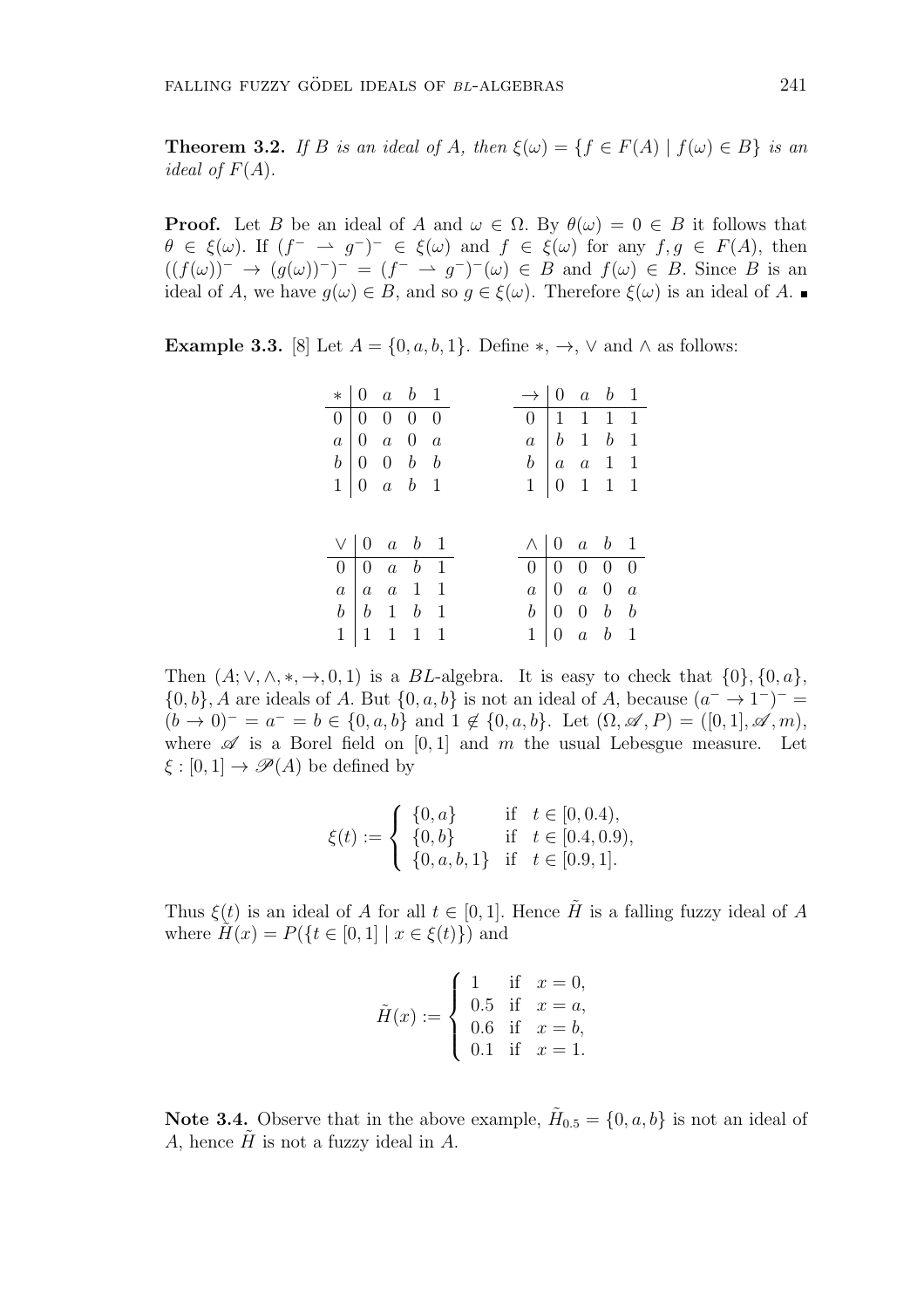| $\ast$           | $\overline{0}$   | $a \quad b \quad c \quad d \quad 1$ |                                  |                                     |                             |                | $\rightarrow$         | $\overline{0}$   |                  |                             |                                                                | $a \quad b \quad c \quad d \quad 1$ |                          |
|------------------|------------------|-------------------------------------|----------------------------------|-------------------------------------|-----------------------------|----------------|-----------------------|------------------|------------------|-----------------------------|----------------------------------------------------------------|-------------------------------------|--------------------------|
| 0 <sup>1</sup>   |                  | $0\quad 0\quad 0$                   |                                  | $0\quad 0\quad 0$                   |                             |                | 0 <sup>1</sup>        | $\mathbf{1}$     | $\mathbf{1}$     | $\mathbf{1}$                |                                                                | $1 \quad 1 \quad \overline{1}$      |                          |
| $\boldsymbol{a}$ | $\overline{0}$   | $d\,c\,0$                           |                                  |                                     | $\overline{d}$              | $\overline{a}$ | $\boldsymbol{a}$      | $\mathcal{C}$    | $\mathbf{1}$     | $\boldsymbol{b}$            | $\boldsymbol{b}$                                               | $\overline{a}$                      | $\overline{1}$           |
| $b^-$            | $\overline{0}$   | $\boldsymbol{c}$                    | $\boldsymbol{b}$                 | $c\quad 0\quad b$                   |                             |                | $\boldsymbol{b}$      | $\boldsymbol{d}$ | $\boldsymbol{a}$ | $\overline{1}$              | $\boldsymbol{a}$                                               | d <sub>1</sub>                      |                          |
| $\boldsymbol{c}$ | $\overline{0}$   | $0\quad c\quad 0$                   |                                  |                                     | $\overline{0}$              | $\mathcal{C}$  | $\overline{c}$        | $\boldsymbol{a}$ | $\mathbf{1}$     | $\mathbf{1}$                | $\mathbf{1}$                                                   | $a \quad 1$                         |                          |
| $d\mid$          |                  | $0 \t d \t 0 \t 0 \t d \t d$        |                                  |                                     |                             |                | d                     | $\boldsymbol{b}$ | $\mathbf{1}$     | $\boldsymbol{b}$            | $\boldsymbol{b}$                                               | $1\quad1$                           |                          |
|                  | $1 \mid 0$       | $\boldsymbol{a}$                    |                                  | $b\quad c\quad d\quad 1$            |                             |                | $\mathbf{1}$          | $\theta$         | $\boldsymbol{a}$ |                             |                                                                | $b\quad c\quad d\quad 1$            |                          |
|                  |                  |                                     |                                  |                                     |                             |                |                       |                  |                  |                             |                                                                |                                     |                          |
|                  | $\vee$   0       |                                     |                                  | $a \quad b \quad c \quad d \quad 1$ |                             |                | Λ                     |                  |                  |                             | $\begin{array}{ccccccccc}\n0 & a & b & c & d & 1\n\end{array}$ |                                     |                          |
| $\overline{0}$   | $\overline{0}$   |                                     |                                  |                                     |                             |                |                       |                  |                  |                             |                                                                |                                     |                          |
|                  |                  | a                                   |                                  |                                     | $b \quad c \quad d \quad 1$ |                | ()                    | $\overline{0}$   |                  |                             | $0\quad 0\quad 0\quad 0$                                       |                                     | $\overline{\phantom{0}}$ |
| $\boldsymbol{a}$ | $\boldsymbol{a}$ | $\boldsymbol{a}$                    |                                  |                                     | $a \quad a$                 | $\overline{1}$ | $\boldsymbol{a}$      | $\boldsymbol{0}$ | $\overline{a}$   | $c\ \ c$                    |                                                                | $d \, a$                            |                          |
| $\boldsymbol{b}$ | b                | $\mathbf{1}$                        | $\mathbf{1}$<br>$\boldsymbol{b}$ | $\boldsymbol{b}$                    | $\overline{1}$              | $\mathbf{1}$   | b                     | $\overline{0}$   | $\bar{c}$        |                             | $\boldsymbol{c}$                                               | $\overline{0}$                      | $\bar{b}$                |
| $\mathcal{C}$    | $\mathcal{C}$    | $\boldsymbol{a}$                    |                                  | $b\quad c$                          | $\overline{a}$              | $\overline{1}$ | $\mathcal{C}_{0}^{0}$ | $\theta$         | $\boldsymbol{c}$ | $\boldsymbol{b}$<br>$c\, c$ |                                                                | $\overline{0}$                      | $\mathcal{C}$            |
| d<br>1           | $\overline{d}$   | $\boldsymbol{a}$<br>$\mathbf{1}$    | $\mathbf{1}$                     | $\boldsymbol{a}$                    | $\overline{d}$              | $\overline{1}$ | d                     | $\overline{0}$   | $d_{\cdot}$      | $\overline{0}$              | $\overline{0}$                                                 | $d \, d$                            |                          |

**Example 3.5.** [22] Let  $A = \{0, a, b, c, d, 1\}$ . Define  $\vee$ ,  $\wedge$ ,  $*$  and  $\rightarrow$  as follows:

Then  $(A; \vee, \wedge, *, \rightarrow, 0, 1)$  is a *BL*-algebra. It can check that  $\{0\}, \{0, b, c\}$  and *A* are ideals of *A*. Let  $\xi$  : [0, 1]  $\rightarrow \mathcal{P}(A)$  be defined by

$$
\xi(t) := \begin{cases} \{0, b, c\} & \text{if} \quad t \in [0, 0.5), \\ A & \text{if} \quad t \in [0.5, 1]. \end{cases}
$$

Thus  $\xi(t)$  is an ideal of *A* for all  $t \in [0,1]$ *.* Hence  $\tilde{H}$  is a falling fuzzy ideal of *A* where  $\tilde{H}(x) = P({t \in [0,1] | x \in \xi(t)})$  and

$$
\tilde{H}(x) := \begin{cases} 1 & \text{if } x = 0, b, c \\ 0.5 & \text{if } x = a, d, 1. \end{cases}
$$

**Note 3.6.** Observe that in the Example 3.5,  $\hat{H}$  is also a fuzzy ideal in  $\hat{A}$ .

**Theorem 3.7.** *Each fuzzy ideal µ in A is a falling fuzzy ideal.*

**Proof.** Suppose that  $\mu : A \to [0, 1]$  is a fuzzy ideal in *A*, then for all  $t \in [0, 1]$ ,  $\mu_t$  is an ideal of *A* where  $\mu_t \neq \emptyset$ . Let  $\xi : [0,1] \to \mathscr{P}(A)$  is a random set such that  $\xi(t) = \mu_t$ , then  $\mu$  is a falling fuzzy ideal of *A*. н

Let  $(\Omega, \mathscr{A}, P)$  be a probability space and  $\tilde{H}$  be a falling shadow of a random set  $\xi : \Omega \to \mathscr{P}(A)$ . Denote

$$
\Omega(x;\xi) := \{ \omega \in \Omega \mid x \in \xi(\omega) \}.
$$

Then  $\Omega(x;\xi) \in \mathscr{A}$ . Hence  $\tilde{H}(x) = P(\Omega(x;\xi))$ .

**Proposition 3.8.** *Let*  $\tilde{H}$  *be the falling shadow of a random set*  $\xi : \Omega \to \mathcal{P}(A)$ *. If*  $H$ <sup>*is a falling fuzzy ideal of <i>A, then*  $x^- \leq y^- \Rightarrow \Omega(x;\xi) \subseteq \Omega(y;\xi)$  *for any*</sup>  $x, y \in A$ .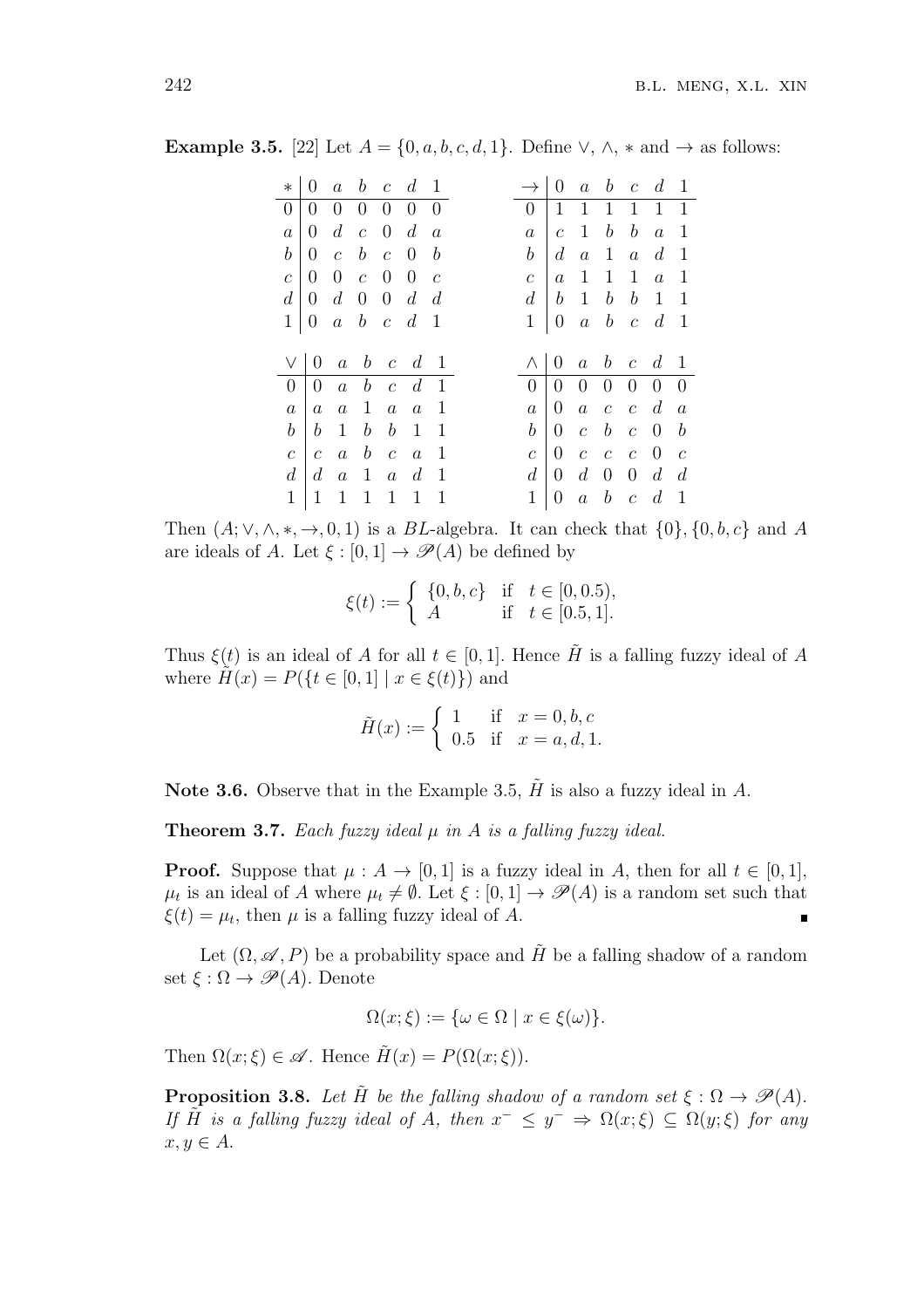$\blacksquare$ 

**Proof.** If  $x^- \leq y^-$  then  $(x^- \to y^-)^- = 0$ . Let  $\omega \in \Omega(x;\xi)$ , hence  $x \in \xi(\omega)$ and  $(x^{-} \to y^{-})^{-} \in \xi(\omega)$ . Since  $\xi(\omega)$  is an ideal of *A*, we have  $y \in \xi(\omega)$ , and so  $\omega \in \Omega(y;\xi)$ . Thus  $\Omega(x;\xi) \subseteq \Omega(y;\xi)$ .

**Corollary 3.9.** Let  $\tilde{H}$  be the falling shadow of a random set  $\xi : \Omega \to \mathcal{P}(A)$ . If *H* is a falling fuzzy ideal of *A*, then  $x \leq y \Rightarrow \Omega(y;\xi) \subseteq \Omega(x;\xi)$  for any  $x, y \in A$ .

**Proof.** Trivial.

**Theorem 3.10.** *Let*  $\tilde{H}$  *be the falling shadow of a random set*  $\xi : \Omega \to \mathcal{P}(A)$ *. Then*  $\tilde{H}$  *is a falling fuzzy ideal of A if and only if the following hold:* 

- (i)  $\Omega(x;\xi) \subseteq \Omega(0;\xi)$  *for any*  $x \in A$ ,
- $(\text{iii})$   $\Omega((x^- \to y^-)^{-}; \xi) \cap \Omega(x;\xi) \subseteq \Omega(y;\xi)$  *for any*  $x, y \in A$ *.*

**Proof.** Suppose that the falling shadow *H* of a random set  $\xi : \Omega \to \mathscr{P}(A)$  is a falling fuzzy ideal of *A*. Since  $0 \leq x$  for all  $x \in A$ , by Corollary 3.9 we have  $\Omega(x;\xi) \subseteq \Omega(0;\xi)$  for any  $x \in A$ . (i) holds. Now let  $\omega \in \Omega((x^- \to y^-)^-;\xi) \cap \Omega(x;\xi)$ , then  $\omega \in \Omega((x^- \to y^-)^{-}; \xi)$  and  $\omega \in \Omega(x; \xi)$ , i.e.,  $(x^- \to y^-)^{-} \in \xi(\omega)$  and  $x \in \xi(\omega)$ . Thus  $y \in \xi(\omega)$  since  $\xi(\omega)$  is an ideal of *A*. This shows that  $\omega \in \Omega(y;\xi)$ . (ii) holds.

Conversely, suppose that  $\tilde{H}$  satisfies (i) and (ii). For any  $\omega \in \Omega$  and  $x \in \xi(\omega)$ , i.e.,  $\omega \in \Omega(x;\xi)$ , then it follows from (i) that  $\omega \in \Omega(0;\xi)$ , hence  $0 \in \xi(\omega)$ , thus *ξ*(*ω*) satisfies (I1). Now let  $x \in \xi(\omega)$  and  $(x^{-} \to y^{-})^{-} \in \xi(\omega)$ , then  $\omega \in \Omega(x;\xi)$ and  $\omega \in \Omega((x^- \to y^-)^{-}; \xi)$ . By (ii) we have

$$
\omega \in \Omega((x^- \to y^-)^{-}; \xi) \cap \Omega(x; \xi) \subseteq \Omega(y; \xi).
$$

And so  $y \in \mathcal{E}(\omega)$ . Therefore  $\mathcal{E}(\omega)$  satisfies (I2). This proves that  $\tilde{H}$  is a falling fuzzy ideal of *A*.

**Theorem 3.11.** Let  $\tilde{H}$  be the falling shadow of a random set  $\xi : \Omega \to \mathcal{P}(A)$ . *Then*  $\hat{H}$  *is a falling fuzzy ideal of*  $A$  *if and only if, for any*  $x, y, z \in A$ ,

$$
(*) \quad z^- \to (y^- \to x^-) = 1 \Rightarrow \Omega(z;\xi) \cap \Omega(y;\xi) \subseteq \Omega(x;\xi)).
$$

**Proof.** Suppose that  $\tilde{H}$  is a falling fuzzy ideal of *A*. Let  $z^- \to (y^- \to x^-) = 1$ . If  $\omega \in \Omega(z;\xi) \cap \Omega(y;\xi)$ , then  $z, y \in \xi(\omega)$ . Since  $\xi(\omega)$  is an ideal of *A*, it follows from  $z^- \to (y^- \to x^-) = 1$  that  $x \in \xi(\omega)$ , i.e.,  $\omega \in \Omega(x;\xi)$ ,  $(*)$  holds.

Conversely, suppose that  $(*)$  is true. For any  $\omega \in \Omega$ , let  $z^- \to (y^- \to x^-) = 1$ . If  $z, y \in \mathcal{E}(\omega)$ , then  $\omega \in \Omega(z;\mathcal{E}) \cap \Omega(y;\mathcal{E})$ . By  $(*)$  we have  $\omega \in \Omega(x;\mathcal{E})$ , thus  $x \in \mathcal{E}(\omega)$ . This shows that  $\mathcal{E}(\omega)$  is an ideal of *A*. Therefore *H* is a falling fuzzy ideal of *A*.

By induction we have the following conclusion.

**Corollary 3.12.** Let  $\tilde{H}$  be the falling shadow of a random set  $\xi : \Omega \to \mathscr{P}(A)$ . *Then*  $\hat{H}$  *is a falling fuzzy ideal of*  $A$  *if and only if, for any*  $x_1, \dots, x_n, z \in A$ ,  $(x_n^- \to (\dots \to (x_1^- \to z^-) \dots) = 1$  implies  $\Omega(x_1; \xi) \cap \dots \cap \Omega(x_n; \xi) \subseteq \Omega(z; \xi)$ .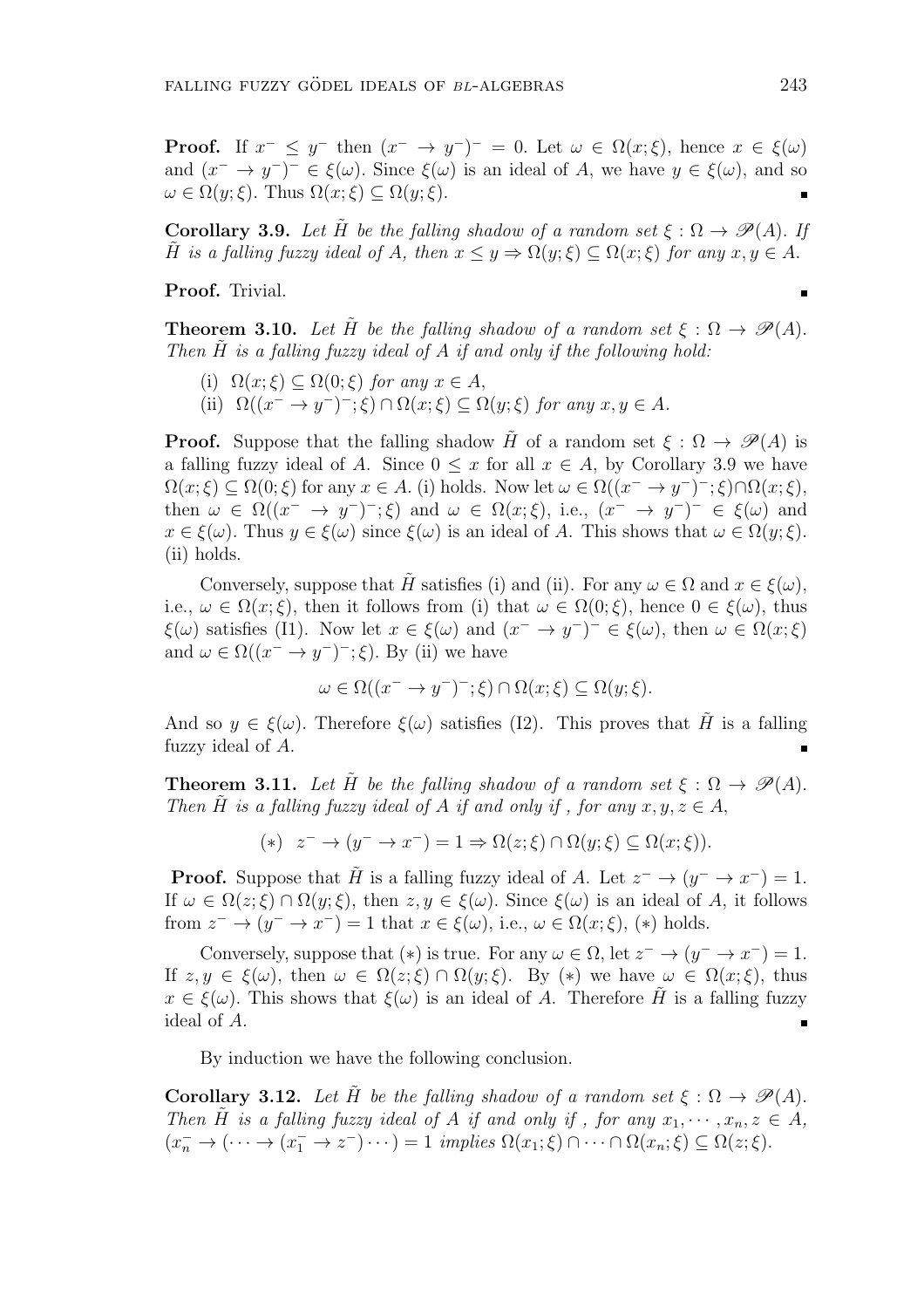**Theorem 3.13.** If  $\tilde{H}$  is a falling fuzzy ideal of A, then for any  $x, y \in A$ ,

(i) 
$$
\tilde{H}(0) \ge \tilde{H}(x)
$$
,  
\n(ii)  $\tilde{H}(y) \ge T(\tilde{H}((x^- \to y^-)^-), \tilde{H}(x))$ ,  
\nwhere  $T(s,t) = \max\{s+t-1,0\}$  for any  $s, t \in [0,1]$ .

**Proof.** Since  $\xi(\omega)$  is an ideal of *A* for any  $\omega \in \Omega$ , by Theorem 3.10(i) it follows that for any  $x \in A$ ,  $\tilde{H}(x) = P(\Omega(x; \xi)) \leq P(\Omega(0; \xi)) = H(0)$ , (i) holds. Furthermore, by Theorem 3.10(ii) we have for any  $x, y \in A$ ,

$$
\tilde{H}(y) = P(\Omega(y;\xi))
$$
\n
$$
\geq P(\Omega((x^{-} \to y^{-})^{-}; \xi) \cap \Omega(x;\xi))
$$
\n
$$
= P(\Omega((x^{-} \to y^{-})^{-}; \xi)) + P(\Omega(x;\xi)) - P(\Omega((x^{-} \to y^{-})^{-}; \xi) \cup \Omega(x;\xi))
$$
\n
$$
\geq \tilde{H}((x^{-} \to y^{-})^{-}) + \tilde{H}(x) - 1.
$$

Therefore

$$
\tilde{H}(y) \ge \max\{\tilde{H}((x^- \to y^-)^-) + \tilde{H}(x) - 1, 0\} = T(\tilde{H}((x^- \to y^-)^-), \tilde{H}(x)).
$$

(ii) holds, ending the proof.

**Note 3.14.** Theorem 3.13 shows that every falling fuzzy ideal of *A* is a *T*-fuzzy ideal of *A*.

### **4. Falling fuzzy G¨odel ideals**

In this section, we introduce the notion of falling fuzzy Gödel ideals of *BL*-algebras and investigate some of its basic properties.

**Definition 4.1.**[8] Let  $I$  be an ideal of  $A$ .  $I$  is said to be a Gödel ideal if it satisfies:  $(x^- \to (x^-)^2)^- \in I$  for any  $x \in A$ .

**Definition 4.2.** [9] Let  $\mu$  be a fuzzy ideal of *A*. Then  $\mu$  is said to be a fuzzy Gödel ideal if it satisfies:  $\mu((x^{-} \to (x^{-})^{2})^{-}) = \mu(0)$  for any  $x \in A$ .

**Lemma 4.3.** [9] Let  $\mu$  be a fuzzy set in A. Then  $\mu$  is a fuzzy Gödel ideal if and *only if, for each*  $t \in [0,1]$ *,*  $\mu_t$  *is a G*ödel ideal of *A* where  $\mu_t \neq \emptyset$ *.* 

**Definition 4.4.** Let  $(\Omega, \mathscr{A}, P)$  be a probability space and  $\xi : \Omega \to \mathscr{P}(A)$  be a random set. If  $\xi(\omega)$  is a Gödel ideal of *A* for any  $\omega \in \Omega$ , then the falling shadow *H* of the random set  $\xi$  is called a falling fuzzy Gödel ideal of *A*.

It is obvious that if *A* is a Gödel algebra then every falling fuzzy ideal  $\hat{H}$  of *A* is a falling fuzzy Gödel ideal of *A*.

**Example 4.5.** [22] Let *A* be the *BL*-algebra in Example 3.5. It can check that  $\{0, b, c\}$  and *A* are Gödel ideals of *A*. Let  $\xi$  and *H* be defined as in Example 3.5.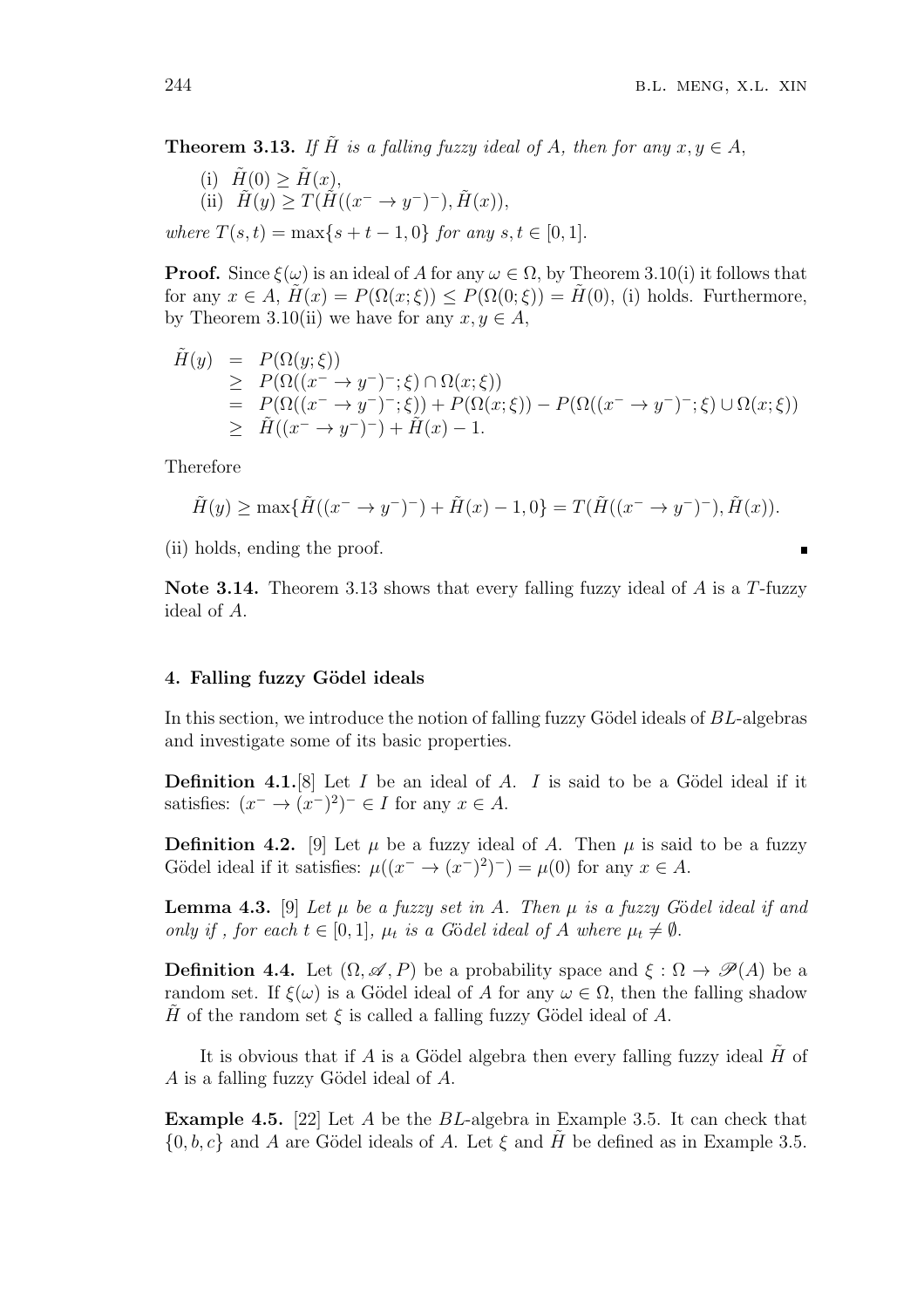Then  $\xi(t)$  is a Gödel ideal of *A* for all  $t \in [0,1]$ . Hence  $\tilde{H}$  is a falling fuzzy Gödel ideal of *A.*

**Example 4.6.** In the above example, let  $\xi$  : [0, 1]  $\rightarrow \mathcal{P}(A)$  be defined by

$$
\xi(t) := \begin{cases} \{0\} & \text{if} \quad t = [0, 0.2) \\ \{0, d\} & \text{if} \quad t \in [0.2, 0.5), \\ A & \text{if} \quad t \in [0.5, 1]. \end{cases}
$$

Thus  $\xi(t)$  is an ideal of *A* for all  $t \in [0,1]$ . Hence  $\tilde{H}$  is a falling fuzzy ideal of *A* where  $H(x) = P({t \in [0,1] | x \in \xi(t)})$  and

$$
\tilde{H}(x) := \begin{cases}\n1 & \text{if } x = 0, \\
0.8 & \text{if } x = d, \\
0.5 & \text{if } x = a, b, c, 1.\n\end{cases}
$$

Because  $(a^- \to (a^-)^2)^- = c \notin \{0\}$ , hence  $\xi(0) = \{0\}$  is an ideal of *A* but it is not a G¨odel ideal of *A*. Thus *H*˜ is not a falling fuzzy G¨odel ideal of *A*.

**Theorem 4.7.** *Each fuzzy G*¨o*del ideal in A is a falling fuzzy G*¨o*del ideal of A.*

**Proof.** Suppose that  $\mu$  :  $A \rightarrow [0, 1]$  is a fuzzy Gödel ideal in A, then by Lemma 4.3, for any  $t \in [0,1]$ ,  $\mu_t$  is a Gödel ideal of *A* where  $\mu_t \neq \emptyset$ . Let  $\xi : [0,1] \to \mathscr{P}(A)$ is a random set such that  $\xi(t) = \mu_t$ , then  $\mu$  is a falling fuzzy Gödel ideal of *A*.

**Theorem 4.8.** Let *A* be a Gödel algebra. Then every falling fuzzy ideal of *A* is a *falling fuzzy G*¨o*del ideal of A.*

**Proof.** Trivial.

**Theorem 4.9.** Let  $(\Omega, \mathscr{A}, P)$  be a probability space and  $\xi : \Omega \to \mathscr{P}(A)$  be a *random set.* If  $\tilde{H}$  *is the falling fuzzy ideal of*  $A$ *, then the following are equivalent: for for any*  $x, y, z \in A$ ,

(i)  $\tilde{H}$  *is a falling fuzzy G*ödel ideal of  $A$ ;

(ii)  $\Omega(((x^-)^2 \to y^-)^{-}; \xi) \subseteq \Omega((x^- \to y^-)^{-}; \xi);$ 

(iii)  $\Omega(((x^{-} * y^{-}) \to z^{-})^{-}; \xi) \subseteq \Omega(((x^{-} \to y^{-}) \to (x^{-} \to z^{-}))^{-}; \xi).$ 

**Proof.** (i) $\Rightarrow$ (ii) Suppose  $\tilde{H}$  is a falling fuzzy Gödel ideal of *A*.

For any  $\omega \in \Omega$ , then  $\xi(\omega)$  is a Gödel ideal of *A*, and so  $(x^- \to (x^-)^2)^- \in \xi(\omega)$ . If  $\omega \in \Omega((x^{-})^2 \to y^{-})^{-}$ ;  $\xi$ ), then  $((x^{-})^2 \to y^{-})^{-} \in \xi(\omega)$ . Since

$$
(x^- \to (x^-)^2) * ((x^-)^2 \to y^-) \le x^- \to y^-,
$$

it follows that

$$
(x^- \to (x^-)^2) \le ((x^-)^2 \to y^-) \to (x^- \to y^-).
$$

 $\blacksquare$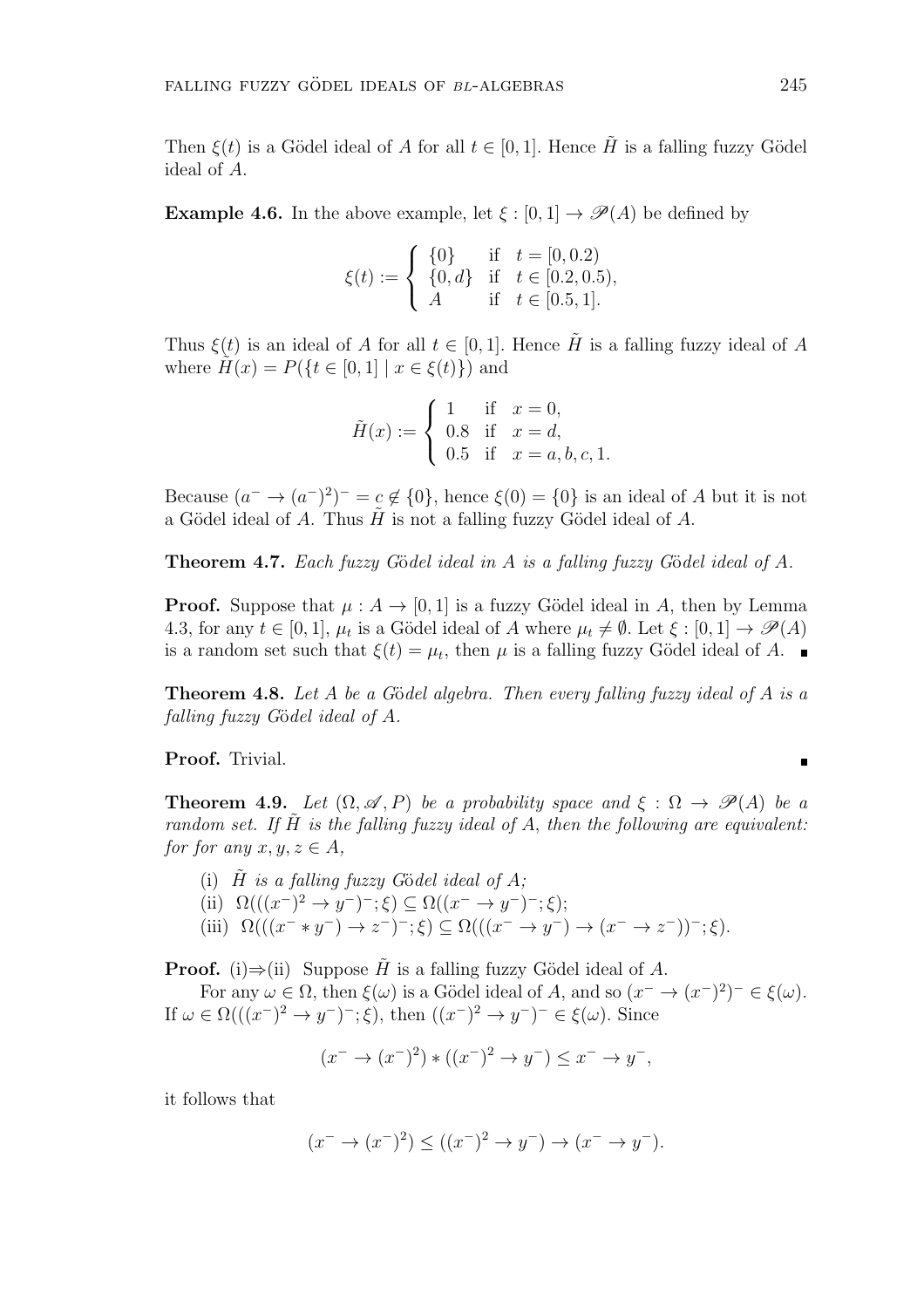Hence

$$
(x^- \to (x^-)^2)^{--} \le (( (x^-)^2 \to y^-) \to (x^- \to y^-))^{--}
$$
  
=  $((x^-)^2 \to y^-) \to (x^- \to y^-)$   
=  $((x^-)^2 \to y^-)^{--} \to (x^- \to y^-)^{--}$ ,

So we have

$$
((x^- \to (x^-)^2)^{--} \to (((x^-)^2 \to y^-)^{--} \to (x^- \to y^-)^{--})^{--})^- = 0 \in \xi(\omega).
$$

By  $(x^- \to (x^-)^2)^- \in \xi(\omega)$  and (I2) we get

$$
((x^-)^2 \to y^-)^{--} \to (x^- \to y^-)^{--})^- \in \xi(\omega).
$$

By  $((x^-)^2 \rightarrow y^-)^- \in \xi(\omega)$  and (I2) we obtain  $(x^- \rightarrow y^-)^- \in \xi(\omega)$ . Thus,  $\omega \in \Omega((x^- \to y^-)^-; \xi)$ . This proves that

$$
\Omega(((x^-)^2 \to y^-)^{-}; \xi) \subseteq \Omega((x^- \to y^-)^{-}; \xi),
$$

(ii) holds.

(ii)*⇒*(iii) Suppose that (ii) is true.

For any  $\omega \in \Omega$ , if  $\omega \in \Omega(((x^{-} \ast y^{-}) \to z^{-})^{-}; \xi)$ , then  $((x^{-} \ast y^{-}) \to z^{-})^{-} \in \xi(\omega)$ . Since  $y^- \to z^- \leq (x^- \to y^-) \to (x^- \to z^-)$ , then

$$
(x^{-} * y^{-}) \to z^{-} = x^{-} \to (y^{-} \to z^{-})
$$
  
\n
$$
\leq x^{-} \to ((x^{-} \to y^{-}) \to (x^{-} \to z^{-}))
$$
  
\n
$$
= x^{-} \to (x^{-} \to ((x^{-} \to y^{-}) \to z^{-}))
$$
  
\n
$$
= (x^{-})^{2} \to ((x^{-} \to y^{-}) \to z^{-}),
$$

we have  $((x^-)^2 \to ((x^- \to y^-) \to z^-))^- \le ((x^- * y^-) \to z^-)^-$ , and so

$$
((x^-)^2 \to ((x^- \to y^-) \to z^-))^- \in \xi(\omega).
$$

Thus  $\omega \in \Omega((x^{-})^2 \to ((x^{-} \to y^{-}) \to z^{-}))^{-}$ ;  $\xi$ ). By (ii) it follows that

$$
\omega \in \Omega((x^- \to ((x^- \to y^-) \to z^-))^-; \xi) = \Omega(((x^- \to y^-) \to (x^- \to z^-))^-; \xi).
$$

This shows that (iii) is true.

(iii) $\Rightarrow$ (i) Suppose that (iii) is true. For any  $\omega \in \Omega$  and  $x \in A$ , then

$$
(x^- \to (x^- \to (x^-)^2))^- = (x^- * x^- \to (x^-)^2))^- = 0 \in \xi(\omega),
$$

i.e.,  $\omega \in \Omega((x^{-} * x^{-} \to (x^{-})^{2}))^{-}$ ;  $\xi$ ). It follows from (iii) that

$$
\omega \in \Omega(((x^- \to x^-) \to (x^- \to (x^-)^2)^-); \xi).
$$

Since  $(x^- \to x^-) \to (x^- \to (x^-)^2)^- = (x^- \to (x^-)^2)^-$ , then we have  $\omega \in \Omega((x^- \to (x^-)^2)^{-}; \xi),$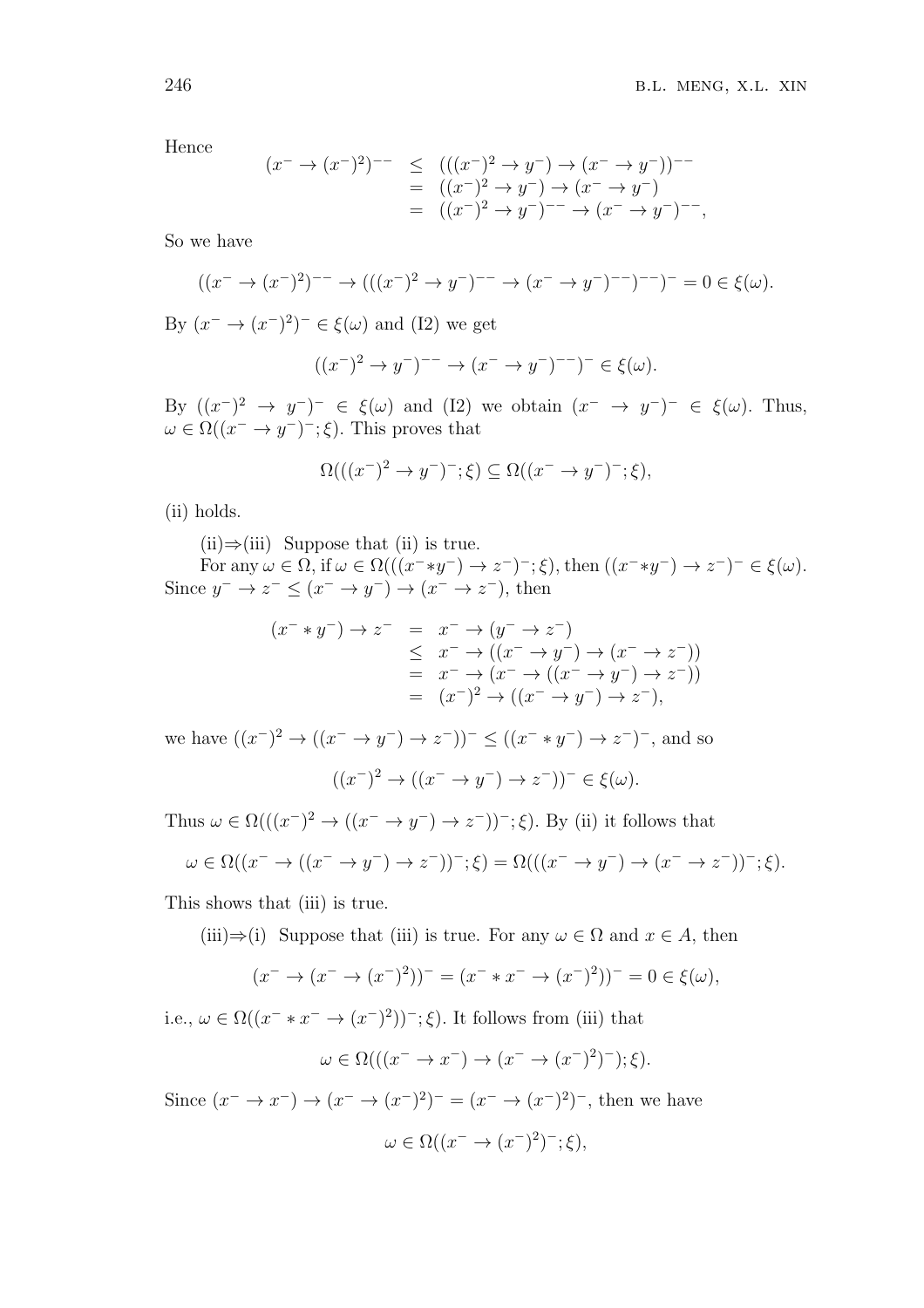thus  $(x^- \to (x^-)^2)^- \in \xi(\omega)$ . This shows that for each  $\omega \in \Omega$ ,  $\xi(\omega)$  is a Gödel ideal of *A*. Therefore  $\tilde{H}$  is a falling fuzzy Gödel ideal of *A*. (i) holds.

**Theorem 4.10.** *Let*  $(\Omega, \mathscr{A}, P)$  *be a probability space and*  $\xi : \Omega \to \mathscr{P}(A)$  *be a random set. If*  $\tilde{H}$  *is a falling fuzzy ideal of*  $A$ *, then*  $\tilde{H}$  *is a falling fuzzy G*ödel *ideal of A if and only if for any*  $x, y, z \in A$ ,

$$
(**) \qquad \Omega((x^- \to (y^- \to z^-))^{\scriptscriptstyle -}; \xi) \cap \Omega((x^- \to y^-)^{\scriptscriptstyle -}; \xi) \subseteq \Omega((x^- \to z^-)^{\scriptscriptstyle -}; \xi).
$$

**Proof.** Suppose that  $\tilde{H}$  is a falling fuzzy Gödel ideal of *A*. For any  $\omega \in \Omega$ , if

$$
\omega \in \Omega((x^- \to (y^- \to z^-))^{\overline{\ }};\xi) \cap \Omega((x^- \to y^-)^{\overline{\ }};\xi),
$$

then, by Theorem  $4.9(iii)$ , we have

$$
\omega \in \Omega(((x^- \to y^-) \to (x^- \to z^-))^-; \xi) \cap \Omega((x^- \to y^-)^{-}; \xi)
$$
  
= 
$$
\Omega(((x^- \to y^-)^{-} \to (x^- \to z^-)^{-})^-; \xi) \cap \Omega((x^- \to y^-)^{-}; \xi).
$$

Since  $\tilde{H}$  is a falling fuzzy ideal of *A*, by Theorem 3.10(ii) we have

$$
\omega \in \Omega((x^- \to z^-)^{-}; \xi).
$$

Thus (*∗∗*) holds.

Conversely, suppose that the falling fuzzy ideal  $\tilde{H}$  of *A* satisfies (\*\*). For any  $\omega \in \Omega$  and  $x \in A$ , since

$$
(x^- \to (x^- \to (x^-)^2))^- = ((x^-)^2 \to (x^-)^2)^- = 1^- = 0 \in \xi(\omega),
$$

and

$$
(x^- \to x^-)^- = 0 \in \xi(\omega),
$$

we have  $\omega \in \Omega\{(x^- \to (x^- \to (x^-)^2))^-, \xi\}$  and  $\omega \in \{(x^- \to x^-)^-, \xi\}$ , and so

$$
\omega \in \Omega\{(x^- \to (x^- \to (x^-)^2))^-; \xi\} \cap \Omega\{(x^- \to x^-)^-; \xi\}.
$$

It follows from (\*\*) that  $\omega \in \Omega$ { $(x^- \to (x^-)^2)^{-}$ ;  $\xi$ }. Hence  $(x^- \to (x^-)^2)^{-} \in \xi(\omega)$ , which shows that  $\xi(\omega)$  is a Gödel ideal of *A*. Therefore  $\tilde{H}$  is a falling fuzzy Gödel ideal of *A*.

**Theorem 4.11.** *Let*  $(\Omega, \mathscr{A}, P)$  *be a probability space and*  $\xi : \Omega \to \mathscr{P}(A)$  *be a random set. If H*˜ *is a falling fuzzy ideal of A, then H*˜ *is a falling fuzzy G*¨o*del ideal of A if and only if for any*  $x, y, z \in A$ ,

$$
(***) \qquad \Omega((x^- \to ((y^-)^2 \to z^-))^{-}; \xi) \cap \Omega(x;\xi) \subseteq \Omega((y^- \to z^-)^{-}; \xi).
$$

**Proof.** Suppose that  $\tilde{H}$  is a falling fuzzy Gödel ideal of *A*. If

$$
\omega \in \Omega((x^- \to ((y^-)^2 \to z^-))^{\scriptscriptstyle -}; \xi) \cap \Omega(x; \xi),
$$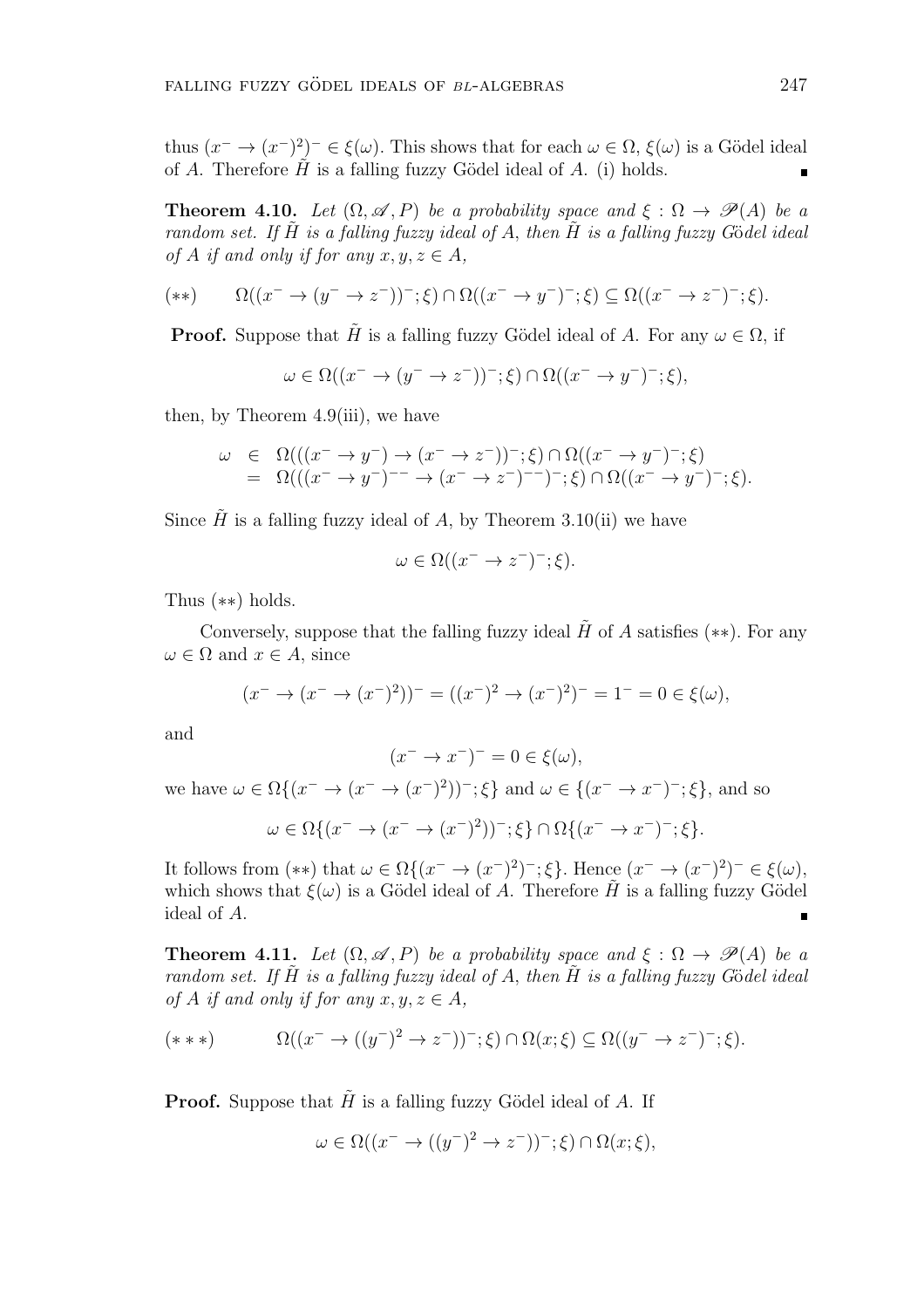then  $\omega \in \Omega((x^- \to ((y^-)^2 \to z^-))^{\scriptscriptstyle -}; \xi)$  and  $\omega \in \Omega(x;\xi)$ . Thus  $(x^- \to ((y^-)^2 \to z^-))^{\scriptscriptstyle -}; \xi)$  $(z^{-})^{-} \in \xi(\omega)$  and  $x \in \xi(\omega)$ , i.e.,  $(x^{-} \to ((y^{-})^{2} \to z^{-})^{-} )^{-} \in \xi(\omega)$  and  $x \in \xi(\omega)$ . Since  $\xi(\omega)$  is an ideal of *A*, it follows that  $((y^-)^2 \to z^-)^- \in \xi(\omega)$ . Hence  $\omega \in$  $\Omega\{(y^-)^2 \to z^-)^{-}$ ;  $\xi\}$ , and so

$$
\Omega((x^- \to ((y^-)^2 \to z^-))^{-}; \xi) \cap \Omega(x;\xi) \subseteq \Omega\{((y^-)^2 \to z^-)^{-}; \xi\}.
$$

By Theorem  $4.9$ (ii) we have

$$
\Omega((x^- \to ((y^-)^2 \to z^-))^-, \xi) \cap \Omega(x;\xi) \subseteq \Omega\{(y^- \to z^-)^-;\xi\}.
$$

(*∗ ∗ ∗*) holds.

Conversely, suppose that  $(***)$  is true and  $\omega \in \Omega((x^- \to (y^- \to z^-))^-; \xi) \cap$  $\Omega((x^- \to y^-)^-; \xi)$ . Since

$$
(x^-)^2 * (x^- \to (y^- \to z^-)) * (x^- \to y^-) \leq z^-,
$$

we have

$$
(x^{-} \to (y^{-} \to z^{-})) * (x^{-} \to y^{-}) \leq (x^{-})^{2} \to z^{-},
$$
  
\n
$$
x^{-} \to (y^{-} \to z^{-}) \leq (x^{-} \to y^{-}) \to ((x^{-})^{2} \to z^{-}),
$$
  
\n
$$
((x^{-} \to y^{-}) \to ((x^{-})^{2} \to z^{-}))^{-} \leq (x^{-} \to (y^{-} \to z^{-}))^{-}.
$$

By Corollary 3.9, we get

$$
\Omega((x^- \to (y^- \to z^-))^-; \xi) \subseteq \Omega(((x^- \to y^-) \to ((x^-)^2 \to z^-))^-; \xi).
$$

Therefore,

$$
\Omega((x^- \to (y^- \to z^-))^-, \xi) \cap \Omega((x^- \to y^-)^-; \xi)
$$
\n
$$
\subseteq \Omega(((x^- \to y^-) \to ((x^-)^2 \to z^-))^-, \xi) \cap \Omega((x^- \to y^-)^-; \xi)
$$
\n
$$
= \Omega(((x^- \to y^-)^- \to ((x^-)^2 \to z^-))^-, \xi) \cap \Omega((x^- \to y^-)^-; \xi)
$$
\n
$$
\subseteq \Omega((x^- \to z^-)^-).
$$

By Theorem 4.10,  $\tilde{H}$  is a falling fuzzy ideal of  $A$ .

**Theorem 4.12.** *Let*  $\tilde{H}$  *be the falling shadow of a random set*  $\xi : \Omega \to \mathcal{P}(A)$ *. Then*  $\tilde{H}$  *is a falling fuzzy G*ödel ideal of A *if and only if the following hold:* 

(i)  $\Omega(x;\xi) \subseteq \Omega(0;\xi)$  *for any*  $x \in A$ , (ii)  $\Omega(x;\xi) = \Omega(x^{-1};\xi)$  *for any*  $x \in A$ , (iii)  $\Omega((x^- \to (y^- \to z^-))^{\scriptscriptstyle -}; \xi) \cap \Omega((x^- \to y^-)^{\scriptscriptstyle -}; \xi) \subseteq \Omega((x^- \to z^-)^{\scriptscriptstyle -}; \xi)$  for  $any \; x, y, z \in A.$ 

**Proof.** Suppose that  $\tilde{H}$  is a falling fuzzy Gödel ideal of *A*. By Theorem 3.10,  $\tilde{H}$ satisfies (i). Since for any  $x \in A$  we have

$$
\omega \in \Omega(x;\xi) \Leftrightarrow x \in \xi(\omega) \Leftrightarrow x^{--} \in \xi(\omega) \Leftrightarrow \omega \in \Omega(x^{--};\xi),
$$

it follows that  $\Omega(x;\xi) = \Omega(x^{-1};\xi)$ , (ii) holds. By Theorem 4.10, (iii) holds.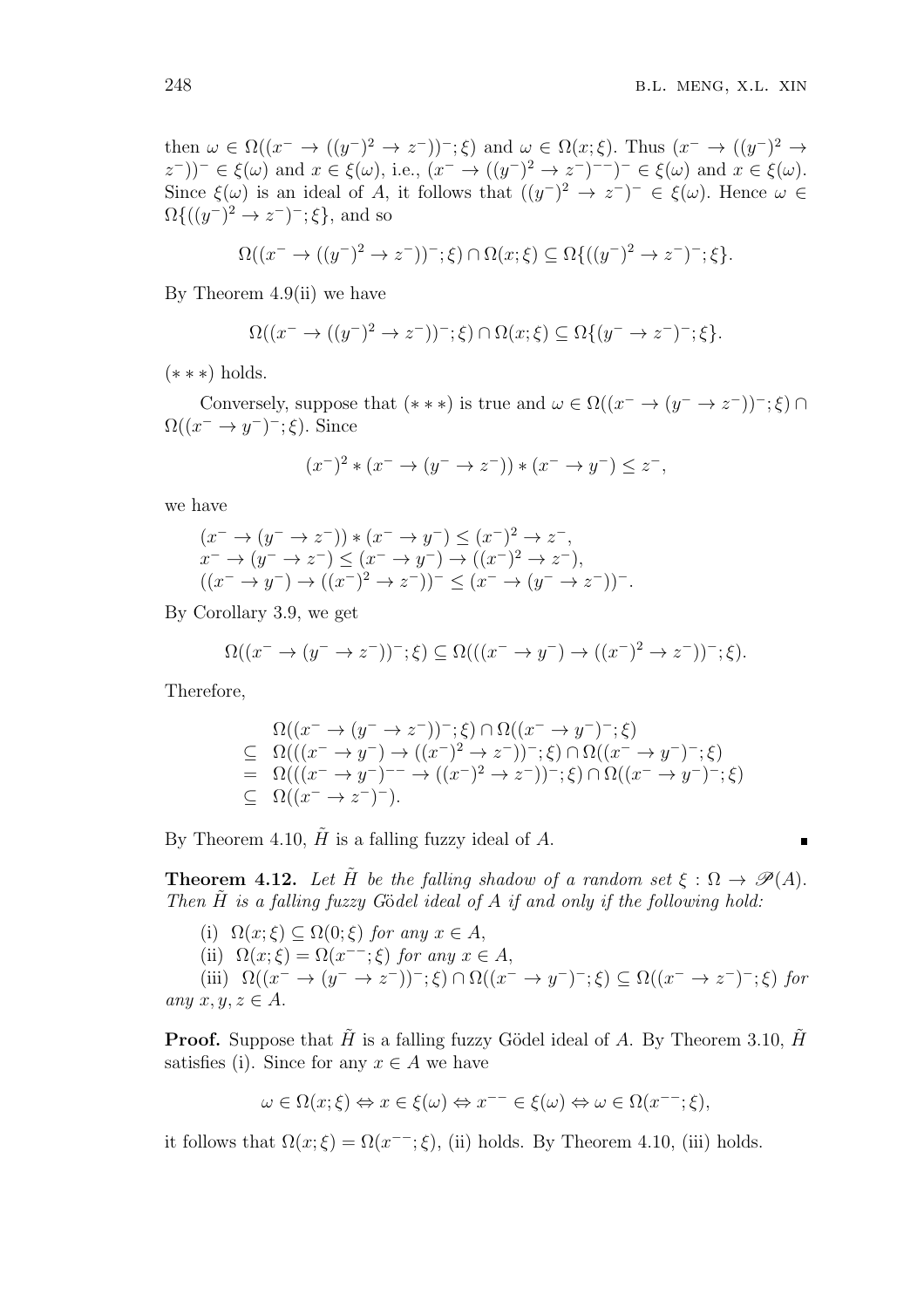Conversely, suppose that (i)-(iii) hold. For any  $\omega \in \Omega$  and  $x \in \xi(\omega)$ , then we have  $\omega \in \Omega(x;\xi)$ . It follows from (i) that  $\omega \in \Omega(0;\xi)$ , hence  $0 \in \xi(\omega)$ , thus *ξ*(*ω*) satisfies (I1). Let  $y \in \xi(\omega)$  and  $(y^{-} \to x^{-})^{-} \in \xi(\omega)$ . Then  $\omega \in \Omega(y;\xi)$ and  $\omega \in \Omega((y^- \to x^-)^{-}; \xi)$ . By (ii) we have  $\omega \in \Omega(y^{--}; \xi)$ . Since  $\Omega(y^{--}; \xi)$  $\Omega((0^- \to y^-)^-;\xi)$  and  $\Omega((y^- \to x^-)^-;\xi) = \Omega((0^- \to (y^- \to x^-))^-;\xi)$ . It follows that  $\omega \in \Omega((0^- \to y^-)^{-}; \xi)$  and  $\omega \in \Omega((0^- \to (y^- \to x^-))^{-}; \xi)$ . By (iii) and (ii) we have

$$
\omega \in \Omega((0^- \to y^-)^-) \cap \Omega((0^- \to (y^- \to x^-))^-, \xi)
$$
  
\n
$$
\subseteq \Omega((0^- \to x^-)^-, \xi)
$$
  
\n
$$
= \Omega(x^-,\xi)
$$
  
\n
$$
= \Omega(x;\xi),
$$

thus  $x \in \xi(\omega)$ . This shows that  $\xi(\omega)$  is an ideal of *A* for any  $\omega \in \Omega$ . Hence *H* is a falling fuzzy ideal of  $A$ . By (iii) and Theorem 4.10,  $H$  is a falling fuzzy Gödel ideal of *A*.

**Theorem 4.13.** Let  $\tilde{H}$  be the falling shadow of a random set  $\xi : \Omega \to \mathcal{P}(A)$ . *Then*  $\tilde{H}$  *is a falling fuzzy G*ödel *ideal of A if and only if the following hold:* 

(i)  $\Omega(x;\xi) \subseteq \Omega(0;\xi)$  *for any*  $x \in A$ ,

(ii)  $\Omega(x;\xi) = \Omega(x^{-1};\xi)$  *for any*  $x \in A$ *,* 

(iii)  $\Omega((z^- \to ((y^-)^2 \to x^-))^{\scriptscriptstyle -}; \xi) \cap \Omega(z;\xi) \subseteq \Omega((y^- \to x^-)^{\scriptscriptstyle -}; \xi)$  for any  $x, y, z \in A$ .

**Proof.** Suppose that *H* is a falling fuzzy Gödel ideal of *A*. By the "only if" part of Theorem 4.12 we know (i) and (ii) hold. Then by Theorem 4.11, (iii) holds.

Conversely, suppose that (i)-(iii) are true. In (iii), let  $y = 0$ , we get  $\Omega((z^- \to x^-)^{-} ; \xi) \cap \Omega(z;\xi) \subseteq \Omega(x^{--}; \xi)$  for any  $x, y \in A$ . From (ii) it follows that

 $\Omega((z^- \to x^-)^{-}; \xi) \cap \Omega(z; \xi) \subseteq \Omega(x; \xi).$ 

By (i) and Theorem 3.10 we know that  $H$  is a falling fuzzy ideal. Furthermore, we get that  $H$  is a falling fuzzy Gödel ideal of  $A$  by (iii) and Theorem 4.11.

**Theorem 4.14.** If  $\tilde{H}$  is a falling fuzzy Gödel ideal of A, then for any  $x, y, z \in A$ ,

 $(H(0) \geq \tilde{H}(x)),$  $(H(x)) = H(x^{n-1}),$ (iii)  $\tilde{H}((x^- \to z^-)^-) \geq T(\tilde{H}((x^- \to (y^- \to z^-))^-), \tilde{H}((x^- \to y^-)^-)),$ 

where  $T(s,t) = \max\{s + t - 1, 0\}$  for any  $s, t \in [0,1]$ *.* 

**Proof.** It is easy to see that (i) and (ii) are true. We just prove (iii). By Theorem 4.12(iii), then for any  $x, y, z \in A$  we have

$$
\tilde{H}((x^{-} \to z^{-})^{-})
$$
\n
$$
= P(\Omega((x^{-} \to z^{-})^{-}; \xi))
$$
\n
$$
\geq P(\Omega((x^{-} \to (y^{-} \to z^{-}))^{-})^{-}; \xi) \cap \Omega((x^{-} \to y^{-})^{-}; \xi))
$$
\n
$$
= P(\Omega((x^{-} \to (y^{-} \to z^{-}))^{-})^{-}; \xi) + P(\Omega((x^{-} \to y^{-})^{-}; \xi))
$$
\n
$$
-P(\Omega((x^{-} \to (y^{-} \to z^{-}))^{-}; \xi) \cup \Omega((x^{-} \to y^{-})^{-}; \xi))
$$
\n
$$
\geq \tilde{H}((x^{-} \to (y^{-} \to z^{-})^{-}) + \tilde{H}((x^{-} \to y^{-})^{-}) - 1.
$$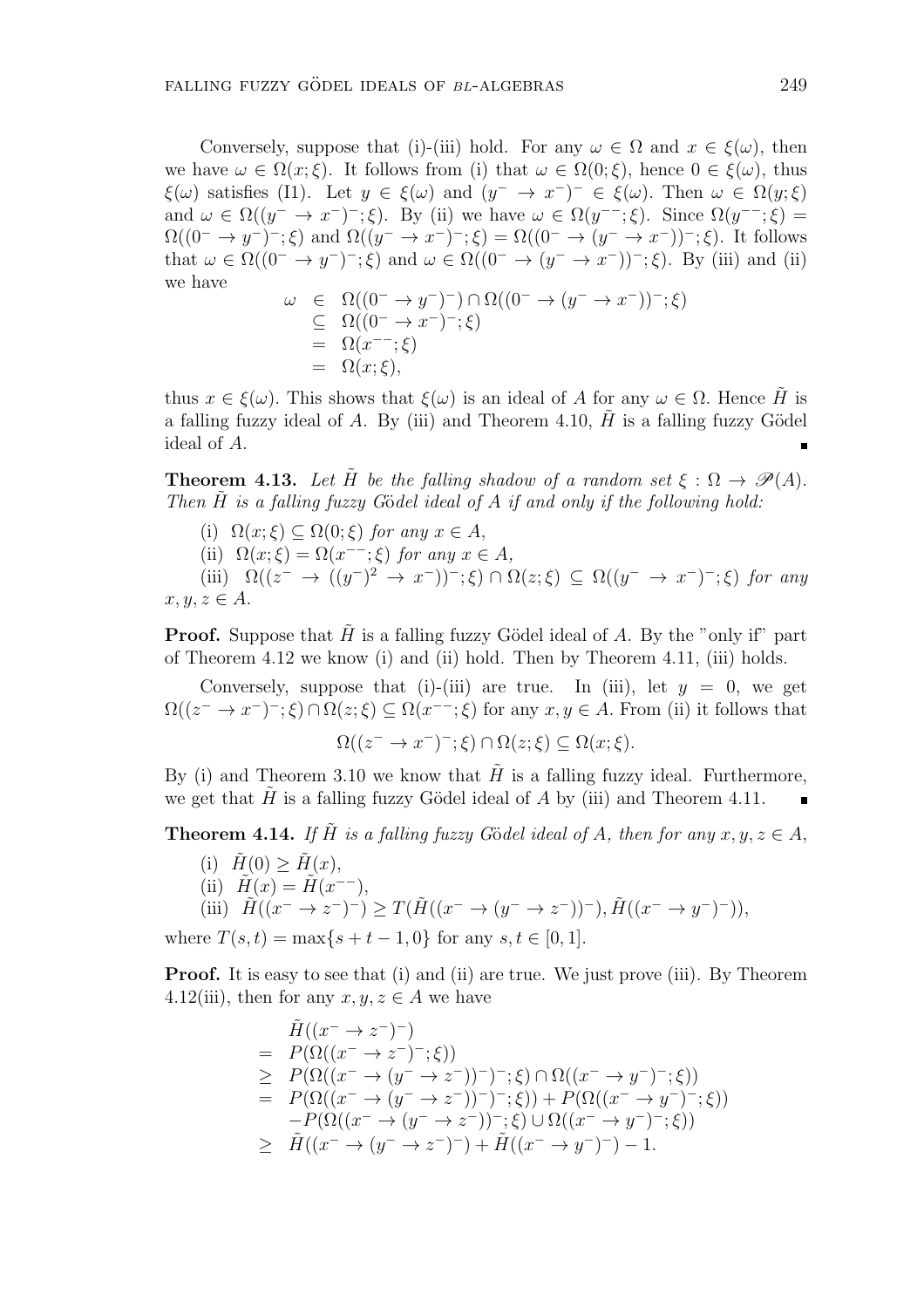Therefore

$$
\tilde{H}(x) \geq \max \{ \tilde{H}((x^- \to (y^- \to z^-)^-) + \tilde{H}((x^- \to y^-)^-) - 1, 0 \}
$$
\n
$$
= T(\tilde{H}((x^- \to (y^- \to z^-)^-), \tilde{H}((x^- \to y^-)^-)),
$$

and so (iii) holds.

**Note 4.15.** Theorem 4.14 shows that every falling fuzzy Gödel ideal of A is a *T*-fuzzy G¨odel ideal of *A*.

By similar argument we can prove the following conclusion and the details are omitted.

**Theorem 4.16.** If  $\tilde{H}$  is a falling fuzzy Gödel ideal of A, then for any  $x, y, z \in A$ 

 $(H(0) > H(x)),$  $(H(x)) = H(x^{n-1}),$ (iii)  $\tilde{H}((y^- \to z^-)^-) \geq T(\tilde{H}((x^- \to ((y^-)^2 \to z^-))^-), \tilde{H}(x)),$ 

 $where \ T(s,t) = \max\{s+t-1,0\} \ for \ any \ s,t \in [0,1].$ 

### **5. Falling fuzzy Boolean ideals**

In this section, we introduce the notion of falling fuzzy Boolean ideals of *BL*algebras and investigate some of its basic properties. We also discuss relation between falling fuzzy Boolean ideals and falling fuzzy Gödel ideals.

**Definition 5.1.** An ideal *I* of *A* is said to be a Boolean ideal if  $x \wedge x^- \in I$  for all *x ∈ A.*

**Lemma 5.2.** *Let I be a Boolean ideal of A. Then for any*  $x \in A$ ,  $(x \to x^-)^- \in I$  $\text{implies } x \in I.$ 

**Proof.** Since

$$
((x \to x^-)^{--} \to x^-)^{-}
$$
\n
$$
= ((x \to x^-) \to x^-)^{-}
$$
\n
$$
= ((x \to x^-) \to (x \to 0))^{-}
$$
\n
$$
= ((x \to x^-) * x) \to 0)^{-}
$$
\n
$$
= ((x \land x^-) \to 0)^{-}
$$
\n
$$
= (x^- \lor x^-)^{-}
$$
\n
$$
= x^- \land x^- \in I,
$$

by  $(x \to x^-)^- \in I$  and (I2) we get  $x \in I$ .

**Definition 5.3.** [22] A fuzzy ideal  $\mu$  in *A* is said to be a fuzzy Boolean ideal if  $\mu(x \wedge x^{-}) = \mu(0)$  for all  $x \in A$ . In this case we also say that the fuzzy ideal  $\mu$  in *A* is Boolean.

**Proposition 5.4.** *A fuzzy ideal*  $\mu$  *in A is Boolean if, for any*  $t \in [0,1]$ *,*  $\mu_t$  *is a Boolean ideal of A where*  $\mu_t \neq \emptyset$ *.*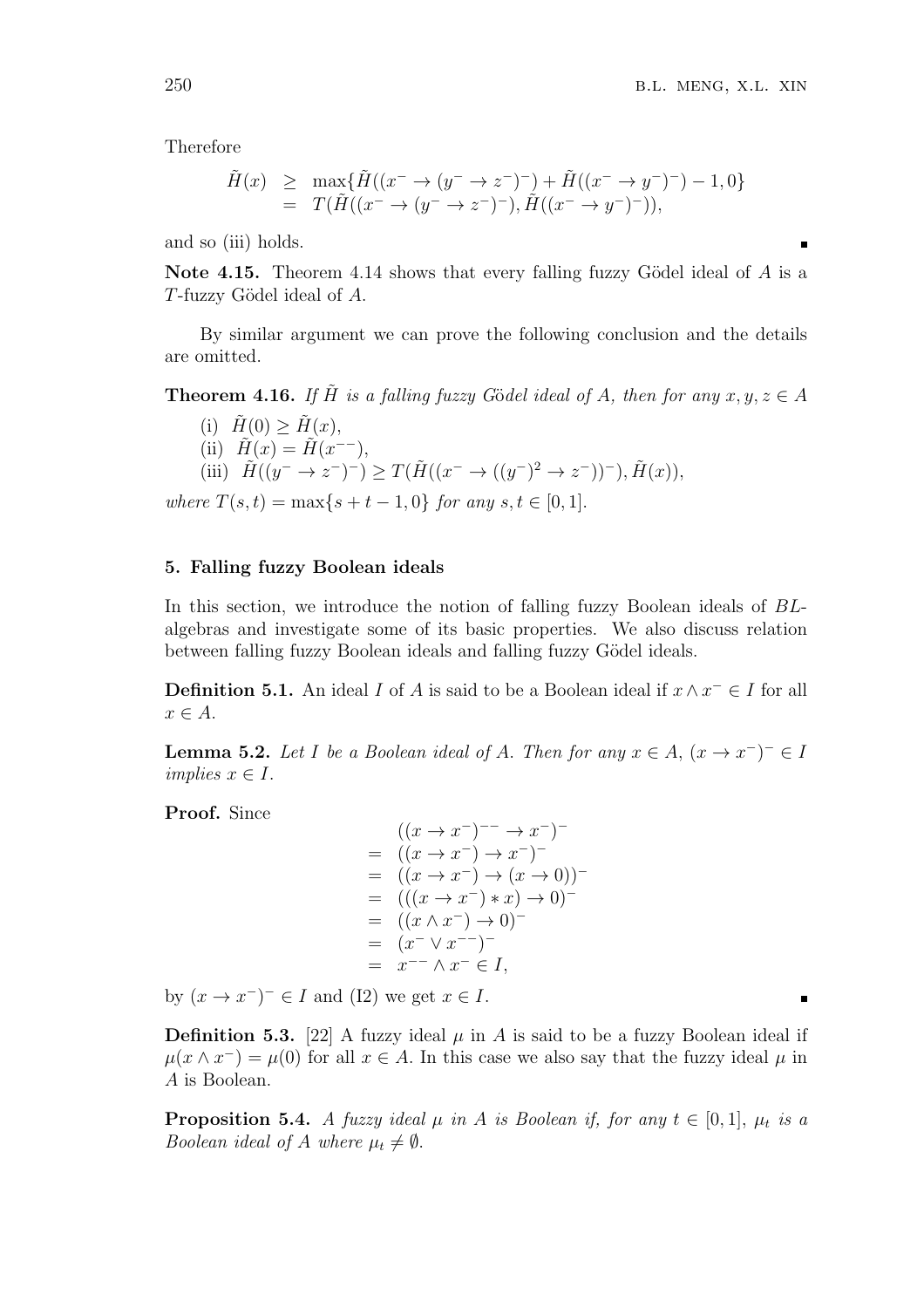**Definition 5.5.** Let  $(\Omega, \mathscr{A}, P)$  be a probability space and  $\xi : \Omega \to \mathscr{P}(A)$  be a random set. If  $\xi(\omega)$  is a Boolean ideal of *A* for any  $\omega \in \Omega$ , then the falling shadow *H* of the random set  $\xi$  is called a falling fuzzy Boolean ideal of *A*.

**Example 5.6.** Let *A* be the *BL*-algebra in Example 3.3. It is easy to see that *{*0*}, {*0*, a}, {*0*, b}, A* are ideals of *A*. Since

$$
\begin{array}{c|c}\n1^- = 0 & 0 \land 0^- = 0 \\
0^- = 1 & 1 \land 1^- = 0 \\
a^- = b & a \land a^- = a \land b = 0 \\
b^- = a & b \land b^- = b \land a = 0,\n\end{array}
$$

It follows that  $\{0\}$ ,  $\{0, a\}$ ,  $\{0, b\}$ , A are Boolean ideals of A. Let  $(\Omega, \mathscr{A}, P)$  $([0, 1], \mathscr{A}, m)$ , where  $\mathscr{A}$  is a Borel field on [0, 1] and m the usual Lebesgue measure. Let  $\xi : [0,1] \to \mathscr{P}(A)$  be defined by

$$
\xi(t) := \begin{cases}\n\{0\} & \text{if } t \in [0, 0.2), \\
\{0, a\} & \text{if } t \in [0.2, 0.4), \\
\{0, b\} & \text{if } t \in [0.4, 0.9), \\
\{0, a, b, 1\} & \text{if } t \in [0.9, 1].\n\end{cases}
$$

Thus  $\xi(t)$  is a Boolean ideal of *A* for all  $t \in [0,1]$ . Hence  $H(x)$  is a falling fuzzy Boolean ideal of *A* where  $H(x) = P({t \in [0,1] | x \in \xi(t)}$  and

$$
\tilde{H}(x) := \begin{cases}\n1 & \text{if } x = 0, \\
0.3 & \text{if } x = a, \\
0.6 & \text{if } x = b, \\
0.1 & \text{if } x = 1.\n\end{cases}
$$

If  $\xi : [0, 1] \rightarrow \mathscr{P}(A)$  be defined by

$$
\xi(t) := \begin{cases} \{0\} & \text{if } t \in [0, 0.2), \\ \{0, a, b\} & \text{if } t \in [0.4, 0.9), \\ \{0, a, b, 1\} & \text{if } t \in [0.9, 1]. \end{cases}
$$

then  $\tilde{H}$  is not a falling fuzzy Boolean ideal of *A*, because  $\{0, a, b\}$  is not an ideal of *A*.

**Theorem 5.7.** *Each fuzzy Boolean ideal in A is a falling fuzzy Boolean ideal of A.*

**Proof.** It is similar to Theorem 4.7.

**Theorem 5.8.** *Let*  $(\Omega, \mathscr{A}, P)$  *be a probability space and*  $\xi : \Omega \to \mathscr{P}(A)$  *be a random set.* If  $\tilde{H}$  *is the falling fuzzy Boolean ideal of A, then*  $\tilde{H}$  *is a falling fuzzy G*¨o*del ideal of A.*

 $\blacksquare$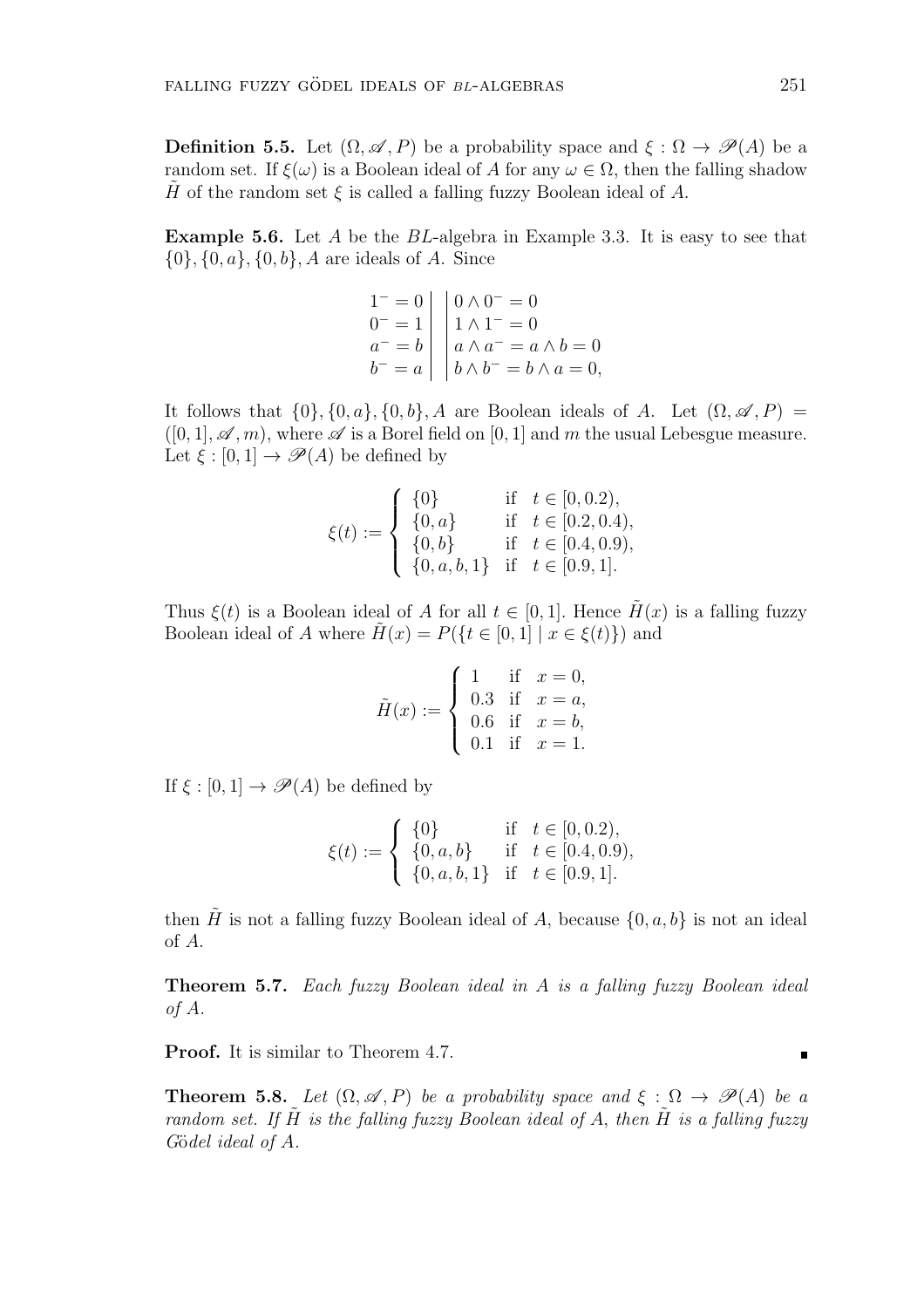**Proof.** Let  $\tilde{H}$  is the falling fuzzy Boolean ideal of *A*. For any  $\omega \in \Omega$ , suppose  $\omega \in \Omega((x^{-})^{2} \to y^{-})^{-}$ ; *ξ*), then  $((x^{-})^{2} \to y^{-})^{-} \in \xi(\omega)$ . Since

$$
((x \wedge x^-)^- \rightarrow (x^- \rightarrow y^-)^-)^-
$$
  
=  $((x \wedge x^-)^- \rightarrow (x^- \rightarrow y^-))^-$   
=  $((x^- \vee x^- \rightarrow (x^- \rightarrow y^-))^-$   
=  $(((x^- \vee x^-)^* x^-) \rightarrow y^-)^-$   
=  $(((x^-)^2 \vee (x^- * x^-)) \rightarrow y^-)^-$   
=  $(((x^-)^2 \vee 0) \rightarrow y^-)^-$   
=  $(((x^-)^2 \rightarrow y^-)^-$   
 $\in \xi(\omega),$ 

from  $x \wedge x^- \in \xi(\omega)$  it follows that  $(x^- \to y^-)^- \in \xi(\omega)$ , hence  $\omega \in \Omega((x^- \to$  $(y^{-})^{-}$ ;  $\xi$ ). This shows that  $\Omega(((x^{-})^{2} \to y^{-})^{-}; \xi) \subseteq \Omega((x^{-} \to y^{-})^{-}; \xi)$ . By Theorem 4.9, *H*˜ is a falling fuzzy G¨odel ideal of *A*.

**Note 5.9.** From above we know that a falling fuzzy Boolean ideal is a falling fuzzy Gödel ideal, but the converse is whether or not true?

**Theorem 5.10.** *Let*  $(\Omega, \mathscr{A}, P)$  *be a probability space and*  $\xi : \Omega \to \mathscr{P}(A)$  *be a random set.* If  $\tilde{H}$  *is a falling fuzzy ideal of*  $A$  *and satisfies: for any*  $x, y \in A$ ,

$$
(*) \Omega((x \to (y \to x)^{-})^{-}; \xi) \subseteq \Omega(x; \xi),
$$

*then*  $\tilde{H}$  *is a falling fuzzy Boolean ideal of A.* 

**Proof.** For any  $\omega \in \Omega$  and  $(x \to (y \to x)^-)$ <sup>-</sup>  $\in \xi(\omega)$ , then  $\omega \in \Omega((x \to (y \to x)^-)$  $f(x) = f(x) - f(z)$ ,  $f(x) = f(x) - f(z)$ ,  $f(x) = f(x) - f(z)$ ,  $f(x) = f(x) - f(z)$ ,  $f(x) = f(x) - f(z)$ ,  $f(x) = f(x) - f(z)$ ,  $f(x) = f(x) - f(z)$ ,  $f(x) = f(x) - f(z)$ ,  $f(x) = f(x) - f(z)$ ,  $f(x) = f(x) - f(z)$ ,  $f(x) = f(x) - f(z)$ ,  $f(x) = f(x) - f(z)$ ,  $f(x) = f(x) - f(z)$ ,  $f(x) = f(x) - f(z)$ ,  $f(x) = f(x) - f(z$ that

$$
(*) \qquad (x \to (y \to x)^-)^- \in \xi(\omega) \text{ implies } x \in \xi(\omega) \text{ for any } x, y \in A.
$$

Since, for any  $x \in A$ , we have

$$
((x \wedge x^{-}) \rightarrow (1 \rightarrow (x \wedge x^{-}))^{-})^{-} = ((x \wedge x^{-}) \rightarrow (x \wedge x^{-})^{-})^{-}
$$
  
= ((x \wedge x^{-}) \rightarrow (x^{-} \vee x^{-}))^{-}  
= 1^{-} = 0 \in \xi(\omega),

it follows from  $(*')$  that  $x \wedge x^- \in \xi(\omega)$ . Hence  $\xi(\omega)$  is a Boolean ideal of *A*, and so  $\hat{H}$  is a falling fuzzy Boolean ideal of  $\hat{A}$ .  $\blacksquare$ 

**Definition 5.11.** An ideal *I* of *A* is said to be an *implicative ideal* if it satisfies: for any  $x, y \in A$ ,

$$
(*) \qquad (x \to (y \to x)^-)^{\mathbb{Z}} \in I \text{ implies } x \in I.
$$

**Definition 5.12.** [22] A fuzzy ideal  $\mu$  of A is said to be an *fuzzy implicative ideal* if it satisfies: for any  $x, y \in A$ ,

$$
(\ast_3) \quad \mu((x \to (y \to x)^{-})^{-}) = \mu(0) \text{ implies } \mu(x) = \mu(0).
$$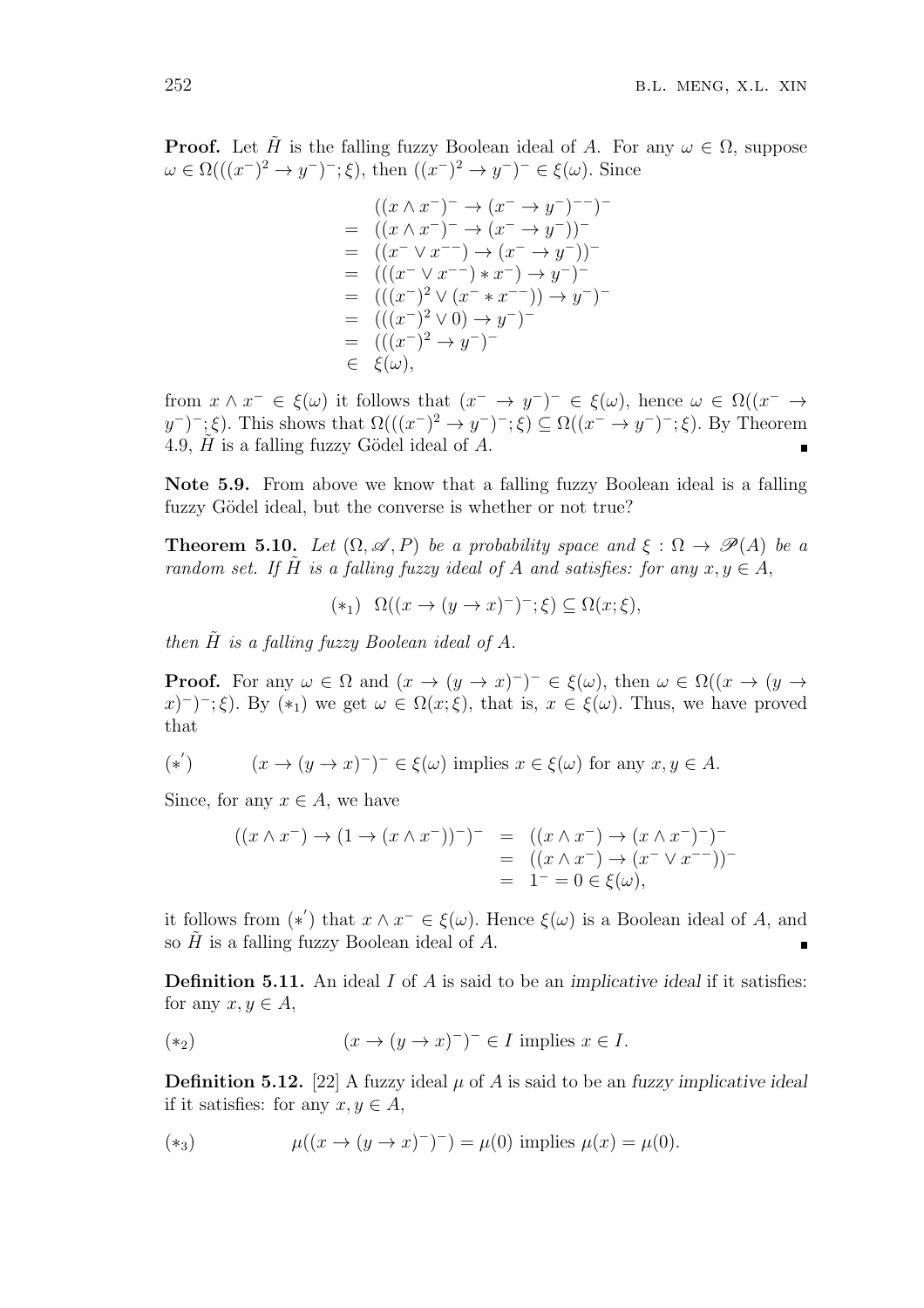**Definition 5.13.** Let  $(\Omega, \mathscr{A}, P)$  be a probability space and  $\xi : \Omega \to \mathscr{P}(A)$  be a random set. If  $\xi(\omega)$  is an implicative ideal of *A* for any  $\omega \in \Omega$ , then the falling shadow *H* of the random set  $\xi$  is called a falling fuzzy implicative ideal of *A*.

**Theorem 5.14.** Let  $(\Omega, \mathscr{A}, P)$  be a probability space and  $\xi : \Omega \to \mathscr{P}(A)$  be a *random set.* If  $\tilde{H}$  *is the falling fuzzy ideal of*  $A$ *, then*  $\tilde{H}$  *is a falling fuzzy implicative ideal of A if and only if it satisfies: for any*  $x, y \in A$ ,

$$
(*)\qquad \Omega((x \to (y \to x)^{-})^{-}; \xi) \subseteq \Omega(x; \xi).
$$

**Proof.** It is easy and omitted.

**Theorem 5.15.** *Let*  $(\Omega, \mathscr{A}, P)$  *be a probability space and*  $\xi : \Omega \to \mathscr{P}(A)$  *be a random set. If H*˜ *is a falling fuzzy ideal of A, then H*˜ *is a falling implicative ideal* of  $A$  *if and only if*  $H$  *is a falling fuzzy Boolean ideal of*  $A$ *.* 

**Proof.**  $(\Rightarrow)$  It is immediate by Theorem 5.9.

(←) Suppose that  $\tilde{H}$  is a falling fuzzy Boolean ideal of *A* and  $\omega \in \Omega((x \to$  $(y \to x)^{-}$ ;  $\xi$ ). Hence  $(x \to (y \to x)^{-})^{-} \in \xi(\omega)$ . Since

$$
((x \to (y \to x)^-)^{-} \to (x \to x^-)^{-})^{-}
$$
  
=  $((x \to x^-)^- \to (x \to (y \to x)^-)^-))^{-}$   
=  $((x \to (y \to x)^-) \to (x \to x^-)^{-})^{-}$   
=  $((x \to (y \to x)^-) \to (x \to x^-))^{-}$   
 $\leq ((y \to x)^- \to x^-)^-$   
 $\leq (x \to (y \to x))^- = 1^- = 0 \in \xi(\omega),$ 

we have  $((x \to (y \to x)^{-})^{-} \to (x \to x^{-})^{-} \to (\epsilon \xi(\omega)).$ 

From  $(x \to (y \to x)^-)$ <sup>-</sup>  $\in \xi(\omega)$  it follows that  $(x \to x^-)^- \in \xi(\omega)$ *.* Since  $\xi(\omega)$ is a Boolean ideal of *A*, by lemma 5.2 we get  $x \in \xi(\omega)$ , i.e.,  $\omega \in \Omega(x;\xi)$ . This shows that  $\Omega((x \to (y \to x)^-)$ ;  $\xi) \subseteq \Omega(x;\xi)$ . Therefore  $\tilde{H}$  is a falling implicative ideal of *A*.

#### **6. Falling fuzzy inference relations**

Based on the theory of falling shadows, Tan et al.[12] establish a theoretical approach to define a fuzzy inference relation. Let *B* and *C* be fuzzy sets in the universes *U* and *V*, respectively,  $\xi$  and  $\eta$  be cut-clouds of *B* and *C*, respectively. Then fuzzy inference relation  $T_{B\to C}$  of the implication  $B \to C$  be defined to be

$$
I_{B \to C}(u, v) = P({ (s, t) | (u, v) \in I_{B_s \to C_t } })
$$
  
=  $P({ (s, t) | (u, v) \in (B_s \times C_t) \cup (B_s^c \times V) })$ 

where *P* is a joint probability on  $[0, 1]^2$ . So different probability distribution *P* will generate different formulas for the fuzzy inference relations. The following three basic cases are considered.

 $\blacksquare$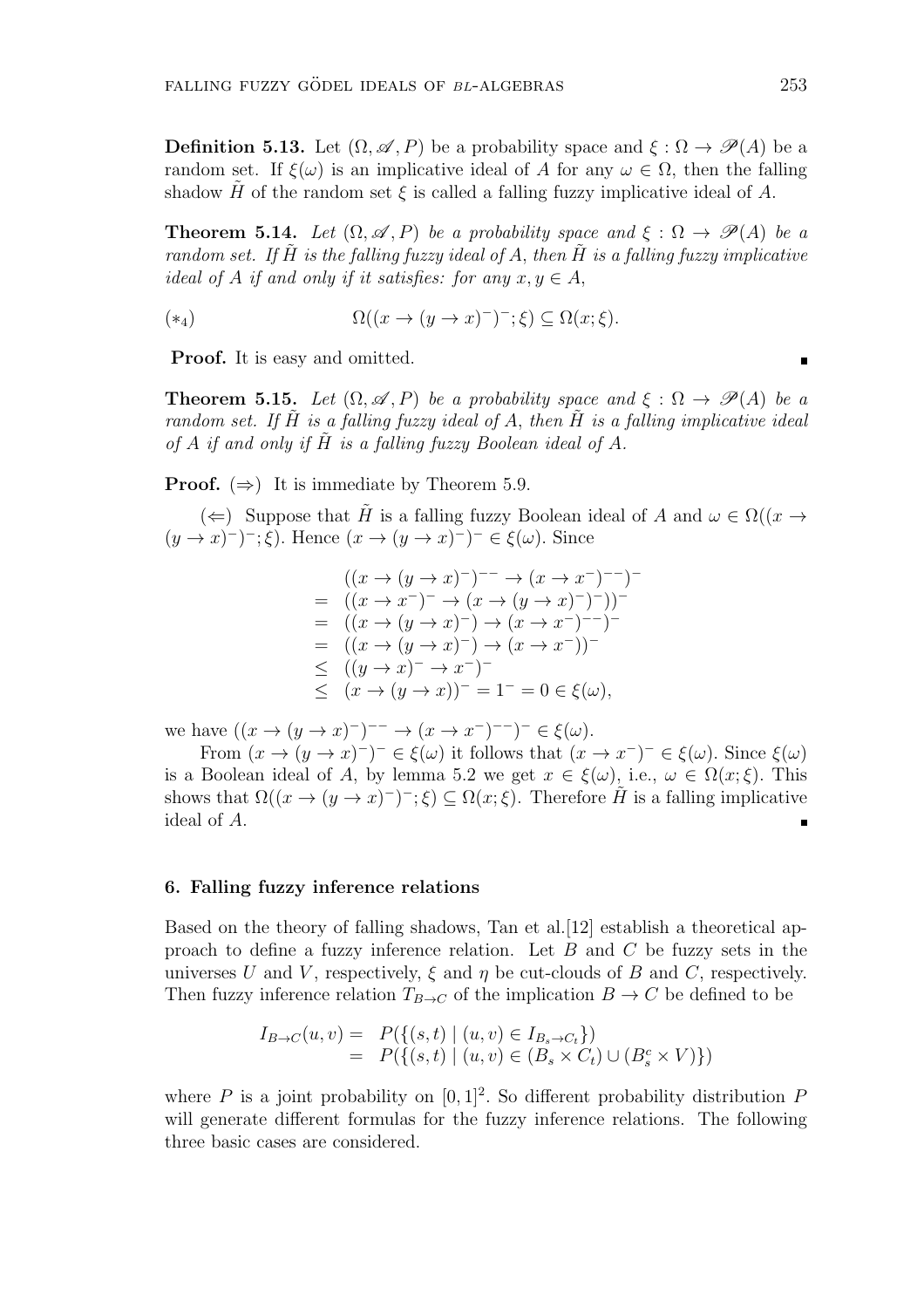### **Theorem 6.1.** [12]

(1) If the whole probability P of  $(s, t)$  on  $[0, 1]^2$  is concentrated and uniformly *distributed on the main diagonal*  $\{(s, s) | s \in [0, 1]\}$  *of the unit square*  $[0, 1]^2$ , *then P* is the diagonal distribution and  $I_{B\rightarrow C}(s,t) = \min\{1 - B(s) + C(t), 1\}$ .

(2) If the whole probability P of  $(s, t)$  on  $[0, 1]^2$  is concentrated and uniformly *distributed on the anti-diagonal*  $\{(s, 1-s) | s \in [0,1]\}$  *of the unit square*  $[0,1]^2$ , *then P is the anti-diagonal distribution and*  $I_{B\rightarrow C}(s,t) = \max\{1 - B(s), C(t)\}$ *.* 

(3) If the whole probability P of  $(s,t)$  on  $[0,1]^2$  is uniformly distributed on *the unit square*  $[0,1]^2$ , *then P is the independence distribution and*  $I_{B\rightarrow C}(s,t)$  $= 1 - B(s) + B(s)C(t).$ 

We call the three fuzzy inference relations falling implication operators on [0*,* 1]*.* In what follows we consider the concept of *I*-fuzzy ideals of *BL*-algebras.

**Definition 6.2.** Let  $\mu$  be a fuzzy set of *A*, *I* be a falling implication operator over [0, 1] and  $t \in (0, 1]$ . Then  $\mu$  is called an *I*-fuzzy ideal of *A* if, for all  $x, y \in A$ , the following conditions are satisfied:

 $I(\mu(x), \mu(0)) \geq t;$  $I(\min\{\mu((x^{-} \to y^{-})^{-}), \mu(x)\}, \mu(y)) \geq t.$ 

Obviously, if  $t = 1$  and P is the diagonal distribution, then Definition 6.2 is equivalent to Definition 2.6.

**Theorem 6.3.** Let  $\mu$  be a fuzzy set of  $A$  and  $t = 0.5$ . Then

- (1) *if P is the diagonal distribution then µ is an I-fuzzy ideal of A if and only if it satisfies* (a1) *and* (b1), *where*
	- $\mu(x) \leq \mu(0)$  *or*  $0 \leq \mu(x) \mu(0) \leq 0.5$  *for all*  $x, y \in A$ ,
	- (b1)  $\min\{\mu((x^{-} \to y^{-})^{-}), \mu(x)\} \leq \mu(y)$  or  $0 < \min\{\mu((x^{-} \to y^{-})^{-}),\}$  $\mu(x)$ } −  $\mu(y)$  < 0.5 *for all*  $x, y \in A$ .
- (2) *if P is the anti-diagonal distribution then µ is an I-fuzzy ideal of A if and only if it satisfies* (a2) *and* (b2)*, where*

(a2) 
$$
\mu(x) \le \max{\mu(0), 0.5}
$$
 or  $\min{\mu(x), 0.5} \le \mu(0)$  for all  $x, y \in A$ ,

- $(\text{b2}) \min\{\mu((x^{-} \to y^{-})^{-}), \mu(x)\} \leq \max\{\mu(y), 0.5\}$  $or$   $\min\{\mu((x^{-} \to y^{-})^{-}), \mu(x), 0.5\} \leq \mu(y)$  *for all*  $x, y \in A$ *.*
- (3) *if P is the independent distribution then µ is an I-fuzzy ideal of A if and only if it satisfies* (a3) *and* (b3), *where*

(a3) 
$$
\mu(x)(1 - \mu(0)) \le 0.5
$$
 for all  $x, y \in A$ ,

(b3)  $\min\{\mu((x^- \to y^-)^{-}), \mu(x)\}(1 - \mu(y)) \leq 0.5$  *for all*  $x, y \in A$ *.*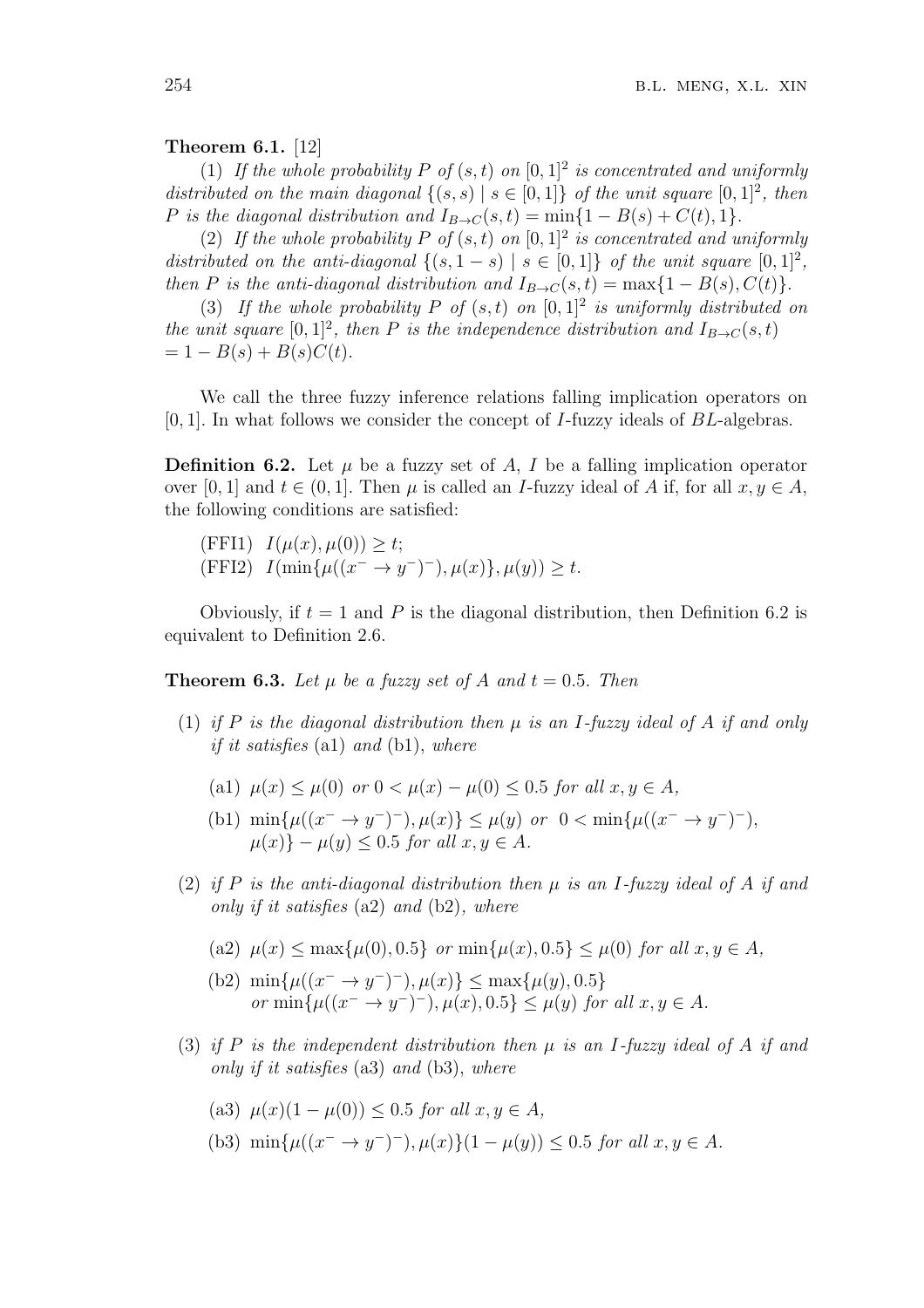**Proof.** (1) Suppose *P* is the diagonal distribution. Then

$$
I(\mu(x), \mu(0)) = \min\{1 - \mu(x) + \mu(0), 1\}.
$$

If  $\mu$  is an *I*-fuzzy ideal of *A*, then min $\{1 - \mu(x) + \mu(0), 1\} \geq 0.5$  by (FFI1). When  $\mu(x) > \mu(0)$ , we have  $\mu(x) - \mu(0) > 0$ , and so  $1 - \mu(x) + \mu(0) < 1$ . Thus  $\min\{1 - \mu(x) + \mu(0), 1\} = 1 - \mu(x) + \mu(0) \ge 0.5$ , and  $0 < \mu(x) - \mu(0) \le 0.5$ . Hence (a1) holds. By (FFI2) we have  $I(\min\{\mu((x^{-} \to y^{-})^{-}), \mu(x)\}, \mu(y)) \ge 0.5$ , that is,

$$
\min\{\min\{\mu((x^- \to y^-)^-), \mu(x)\} - \mu(y), 1\} > 0.5.
$$

If  $\min\{\mu((x^{-} \to y^{-})^{-}), \mu(x)\} > \mu(y)$ , then  $0 < \min\{\mu((x^{-} \to y^{-})^{-}), \mu(x)\}$  $\mu(y) \leq 0.5$ . Thus (b1) holds.

Conversely, suppose that (a1) and (b1) hold. Let *P* be the diagonal distribution. By Theorem 6.1 we have  $I(\mu(x), \mu(0)) = \min\{1 - \mu(x) + \mu(0), 1\}.$ When  $\mu(x)$  <  $\mu(0)$ , we have  $1 - \mu(x) + \mu(0) = 1 + [\mu(0) - \mu(x)] > 1$ , and so *I*(min{1 −  $\mu(x) + \mu(0), 1$ }) = 1 > 0*.*5*.* When  $0 < \mu(x) - \mu(0) \le 0.5$ , we have

$$
I(\mu(x), \mu(0)) = \min\{1 - \mu(x) + \mu(0), 1\}
$$
  
= 1 - [\mu(x) - \mu(0)]  
 $\geq 0.5.$ 

Hence (FFI1) is true. Also by Theorem 6.1,

*I*(min{ $\mu$ (( $x$ <sup>−</sup> →  $y$ <sup>−</sup>)<sup>−</sup>)*,*  $\mu$ ( $x$ )}*,*  $\mu$ ( $y$ ))  $=$  min{ $1 - min{\mu((x^- \to y^-)^-), \mu(x)} + \mu(y), 1$ }

When  $\min\{\mu((x^{-} \rightarrow y^{-})^{-}), \mu(x)\} \leq \mu(y)$ , we have

$$
1 - \min{\mu((x^- \to y^-)^-), \mu(x)} + \mu(y)
$$
  
= 1 + [\mu(y) - \min{\mu((x^- \to y^-)^-), \mu(x)}]  

$$
\geq 1,
$$

and so  $I(\min\{\mu((x^{-} \to y^{-})^{-}), \mu(x)\}, \mu(y)) = 1 > 0.5$ . When  $0 < \min\{\mu((x^{-})\}$ *→ y*<sup> $-$ </sup>)<sup>*-*</sup>),  $\mu(x)$ } −  $\mu(y)$  ≤ 0.5, we have

> $I(\min\{\mu((x^{-} \to y^{-})^{-}), \mu(x)\}, \mu(y))$  $=$  min{ $1 - \min\{\mu((x^- \to y^-)^-), \mu(x)\} + \mu(y), 1\}$  $=$  min{1 – [min{ $\mu((x^{-} \rightarrow y^{-})^{-}), \mu(x)$ } –  $\mu(y)$ ], 1} *≥* 0*.*5*,*

i.e.,  $I(\min\{\mu((x^- \to y^-)^-), \mu(x)\}, \mu(y)) \ge 0.5$ . (FFI2) holds. This proves (1).

(2) Suppose that *P* is the anti-diagonal distribution and  $\mu$  is an *I*-fuzzy ideal of *A*. By (FFI1),  $I(\mu(x), \mu(0)) = \max\{1 - \mu(x), \mu(0)\} \ge 0.5$ . If  $\mu(x) >$ max{ $\mu$ (0), 0*.*5}, then  $\mu$ (*x*) > 0*.*5*,* and 1 −  $\mu$ (*x*) < 0*.*5. Hence we have  $\mu$ (0) =  $\max\{1 - \mu(x), \mu(0)\} > 0.5$ , and so  $\min\{\mu(x), 0.5\} < \mu(0)$ . Thus (a2) holds. By the same argument we can prove that (b2) holds.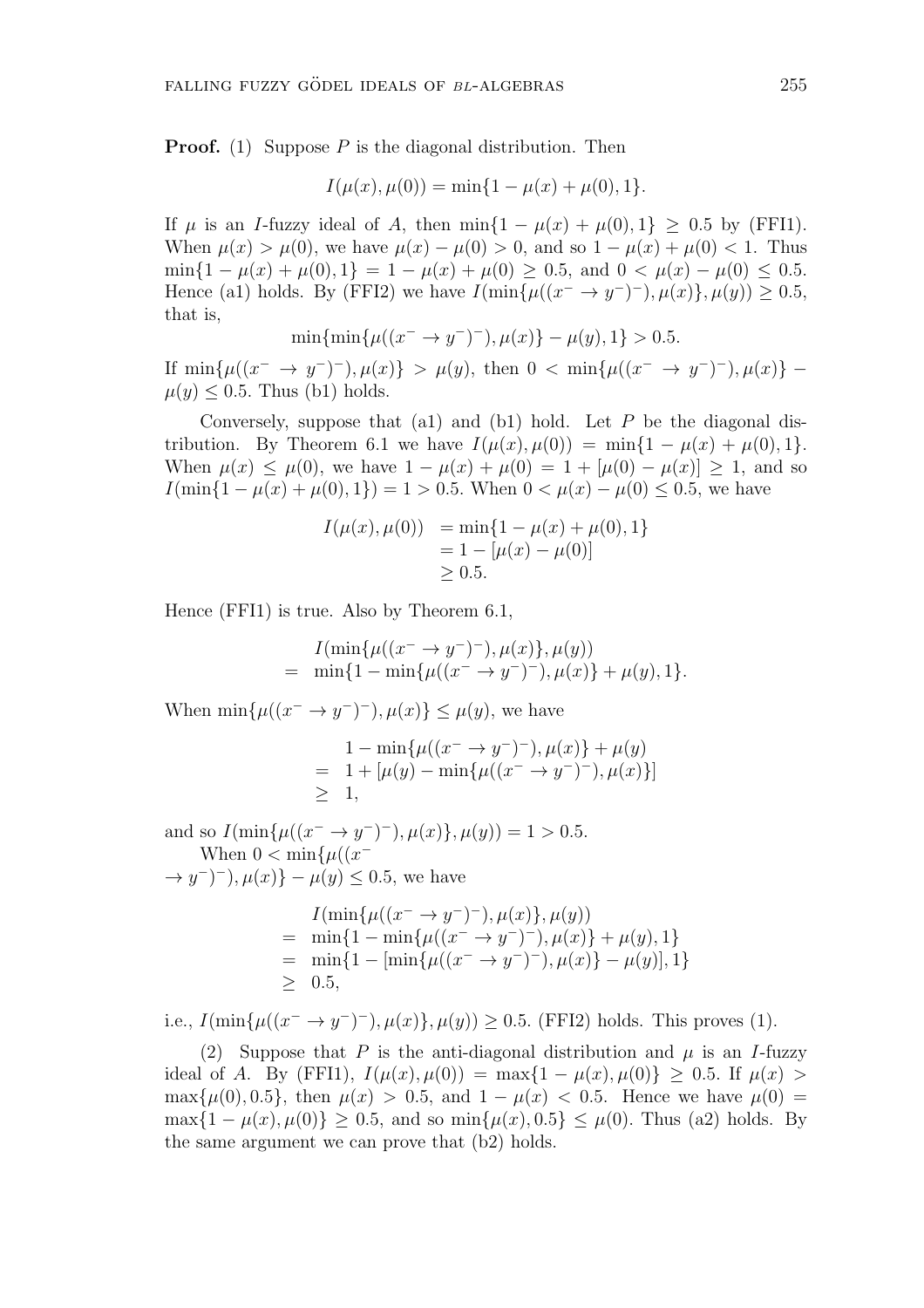Conversely, suppose that (a2) and (b2) hold. Let *P* be the anti-diagonal distribution. By Theorem 6.1 we have  $I(\mu(x), \mu(0)) = \max\{1 - \mu(x), \mu(0)\}\)$ . Let  $\mu(x) \le \max{\mu(0), 0.5}$ . If  $\mu(0) \ge 0.5$ , then  $I(\mu(x), \mu(0)) \ge 0.5$ . If  $\mu(0) < 0.5$ , then  $\mu(x) \leq 0.5$ . Thus  $1 - \mu(x) \geq 0.5$ , and  $I(\mu(x), \mu(0)) \geq 0.5$ . Let  $\min{\mu(x), 0.5} \leq$  $\mu(0)$ . If  $0.5 \leq \mu(x)$  then  $0.5 \leq \mu(0)$ . Thus  $I(\mu(x), \mu(0)) = \max\{1 - \mu(x), \mu(0)\}$ 0.5. If  $0.5 \geq \mu(x)$  then  $1-\mu(x) \geq 0.5$ . Thus  $I(\mu(x), \mu(0)) = \max\{1-\mu(x), \mu(0)\} \geq$ 0*.*5*.* Therefore (FFI1) holds. This proves (2).

(3) Suppose that *P* is the independent distribution and  $\mu$  is an *I*-fuzzy ideal of *A*. By (FFI1),  $I(\mu(x), \mu(0)) = 1 - \mu(x) + \mu(x)\mu(0) > 0.5$ . Hence 0.5 <  $\mu(x) - \mu(x)\mu(0) = \mu(x)(1-\mu(0))$ , (a3) holds. By the same argument we can prove that (b3) holds.

Conversely, suppose that (a3) and (b3) hold. Let *P* be the independent distribution. By Theorem 6.1,  $I(\mu(x), \mu(0)) = 1 - \mu(x) + \mu(x)\mu(0)$ . By (a3) we have  $0.5 > \mu(x)(1-\mu(0))$ . Thus  $1-\mu(x)+\mu(x)\mu(0) = 1-\mu(x)(1-\mu(0)) > 1-0.5 = 0.5$ (FFI1) is true. By the same argument we can prove that (FFI2) holds. This proves (3).

**Definition 6.4.** Let  $\mu$  be a fuzzy set of  $A, I$  be a falling implication operator over [0, 1] and  $t \in (0, 1]$ . Then  $\mu$  is called an *I*-fuzzy Gödel ideal of *A*, if it is satisfies (FFI1) and (FFI3), where

(FFI3)  $I(\min\{\mu((x^{-} \to (y^{-} \to z^{-}))^{-}), \mu((x^{-} \to y^{-})^{-})\}, \mu((x^{-} \to z^{-})^{-})) \geq t$ for any  $x, y, z \in A$ .

If  $t = 1$  and P is the diagonal distribution, then we easily prove that Definition 6.4 is equivalent to Definition 4.2.

By Theorem 6.3 and Definition 6.4 we can prove the following

**Theorem 6.5.** *Let*  $\mu$  *be a fuzzy set of*  $A$  *and*  $t = 0.5$ *, then for all*  $x, y \in A$ 

- (1) if *P* is the diagonal distribution then  $\mu$  is an *I*-fuzzy Gödel ideal of *A* if and only if it satisfies (a1) and (b4), where
	- (b4)  $\min\{\mu((x^- \to (y^- \to z^-))^-), \mu((x^- \to y^-)^-)\}\leq \mu((x^- \to z^-)^-)$  or  $0 < \min\{\mu((x^- \to (y^- \to z^-))^-), \mu((x^- \to y^-)^-)\} - \mu((x^- \to z^-)^-)$ *≤* 0*.*5*.*
- (2) *if*  $P$  *is the anti-diagonal distribution then*  $\mu$  *is an I-fuzzy Gödel ideal of*  $A$ *if and only if it satisfies* (a2) *and* (b5), *where*

(b5) 
$$
\min{\mu(\mu((x^- \to (y^- \to z^-))^-), \mu((x^- \to y^-)^-))} \le \max{\mu((x^- \to z^-)^-), 0.5}
$$
 or  $\min{\mu(\mu((x^- \to (y^- \to z^-))^-), \mu((x^- \to y^-)^-), 0.5)} \le \mu((x^- \to z^-)^-).$ 

(3) *if*  $P$  *is the independent distribution then*  $\mu$  *is an*  $I$ -fuzzy Gödel ideal of  $A$  *if and only if it satisfies* (a3) *and* (b6), *where*

(b6) 
$$
\min\{\mu((x^- \to (y^- \to z^-))^-), \mu((x^- \to y^-)^-)\}(1-\mu((x^- \to z^-)^-)) \le 0.5.
$$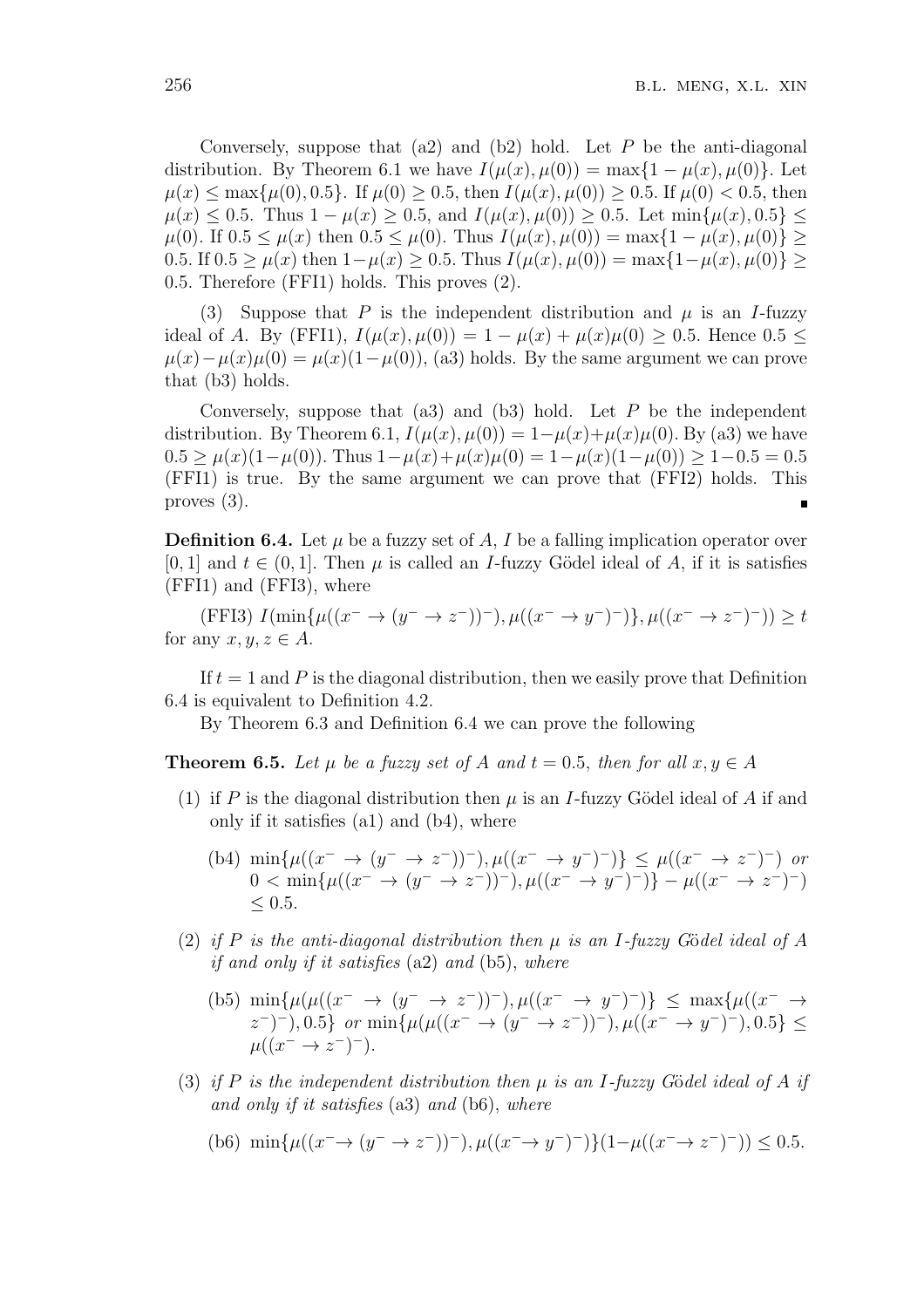#### **7. Conclusion**

The theory of falling shadows relates to probability concepts with the membership functions of fuzzy sets. Falling shadow representation theory is a reasonable and convenient approach for the theoretical development and the practical applications of fuzzy sets and fuzzy logics. In this paper we apply falling theory to ideal theory of *BL*-algebras, and obtain some results. Also we consider falling fuzzy inference relations to *BL*-algebras. As the continuation of these results, we will further apply falling shadow theory and falling fuzzy inference relations to information systems and computer.

**Acknowledgements.** The authors would like to express their sincere thanks to the referees for their valuable suggestions and comments. This research is supported by a grant of National Natural Science Foundation of China (11571281).

#### **References**

- [1] Cignoli, R., Esteva, F., Godo,, L., Torrens, A., *Basic fuzzy logic is the logic of continuous T-norm and their residua*, Soft Comput., **12**(2000), 106-112.
- [2] Goodman, I.R., *Fuzzy sets as equivalence classes of random sets*, in: R.Yager(ed.), Recent developments in fuzzy sets and probability theory, Pergamon, New York, NY, USA, 1982.
- [3] HAJEK, P., *Metamathematics of fuzzy logic*, Kluwer Academic Publishers, Dordrecht, 1998.
- [4] HAVESHKI, M., SAEID, A.B., ESLAMI, E., *Some types of filters in BLalgebras*, Soft Computing, 10 (2006), 657-664.
- [5] Jun, Y.B., Kang, M.S., *Fuzzy positive implicative ideals of BCK-algebras based on the theory of falling shadows*, Comput. Math. Apll., 61 (2011), 62-67.
- [6] Jun, Y.B., Kang, M.S., Park, C.H., *Implicative ideals of BCK-algebras based on the fuzzy sets and the theory of falling shadows*, Int. J. Math Math Sci., Article ID 819463 (2011), 11 pages.
- [7] Liu, L.Z., Li, K.T., *Fuzzy filters in BL-algebras*, Inform Sci., 173 (2005), 141-154.
- [8] Meng, B.L., Xin, X.L., *Prime ideals and G¨odel ideals of BL-algebras*, Journal of Advances in Mathematics, 9 (2015), 2989-3005.
- [9] Meng, B.L., Xin, X.L., *On fuzzy ideal theory of BL-algebras*, Scientific World J., vol. 2014, Article ID 757382, 12 pp.